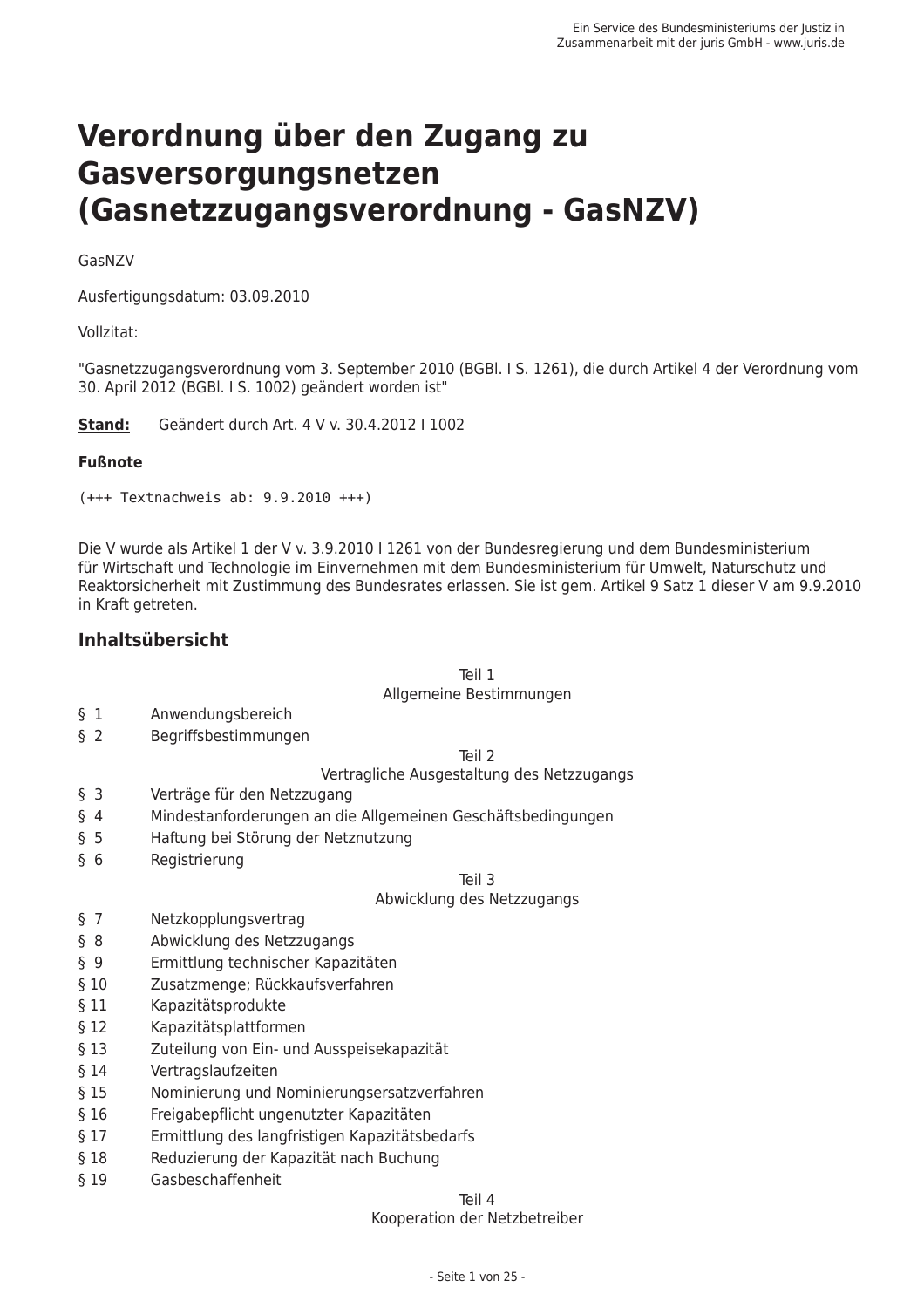- $§$  20 Marktgebiete
- $§$  21 Reduzierung der Anzahl der Marktgebiete

#### Teil 5 Bilanzierung und Regelenergie Abschnitt 1 Bilanzierung

- $§$  22 Grundsätze der Bilanzierung
- $§$  23 Bilanzkreisabrechnung
- $$24$ Standardlastprofile
- $$25$ Mehr- oder Mindermengenabrechnung
- $§26$ Datenbereitstellung

#### Abschnitt 2

#### Regelenergie

- $§27$ Einsatz von Regelenergie
- $$28$ Beschaffung externer Regelenergie
- $$29$ Regelenergiekosten und -erlöse; Kosten und Erlöse bei der Erbringung von Ausgleichsleistungen
- $$30$ Evaluierung des Ausgleichs- und Regelenergiesystems

#### Teil 6 **Biogas**

- $$31$ Zweck der Regelung
- $§ 32$ Begriffsbestimmungen
- § 33 Netzanschlusspflicht
- $$34$ Vorrangiger Netzzugang für Transportkunden von Biogas
- $$35$ Erweiterter Bilanzausgleich
- § 36 Qualitätsanforderungen für Biogas
- § 37 Monitorina

#### Teil 7

#### Besondere

#### Regelungen für Betreiber von Speicher-, LNG- und

# Produktionsanlagen sowie Gaskraftwerken

- **§ 38** Kapazitätsreservierung für Betreiber von Speicher-, LNG- und Produktionsanlagen sowie Gaskraftwerken
- Kapazitätsausbauanspruch für Betreiber von Gaskraftwerken sowie Speicher-, LNG- und § 39 Produktionsanlagen

#### R lieT

#### Veröffentlichungs- und Informationspflichten

 $$40$ Veröffentlichungspflichten

#### $T<sub>P</sub>$ il 9

#### Wechsel des Gaslieferanten

- $§41$ Lieferantenwechsel
- $§$  42 Rucksackprinzip
- $$42a$ Elektronischer Datenaustausch

#### Teil 10

#### Messung

- $643$ Messung
- $§44$ Messung des von Haushaltskunden entnommenen Gases
- $§$  45 Messung nach Vorgabe des Transportkunden
- $§46$ Betrieb von Mess- und Steuereinrichtungen
- $§47$ Nachprüfung von Messeinrichtungen
- $§48$ Vorgehen bei Messfehlern

#### Teil 11

#### Verweigerung des Netzzugangs

#### nach § 25 des Energiewirtschaftsgesetzes

 $$49$ Verfahren zur Verweigerung des Netzzugangs nach § 25 des Energiewirtschaftsgesetzes

#### Teil 12

#### Befugnisse der Regulierungsbehörde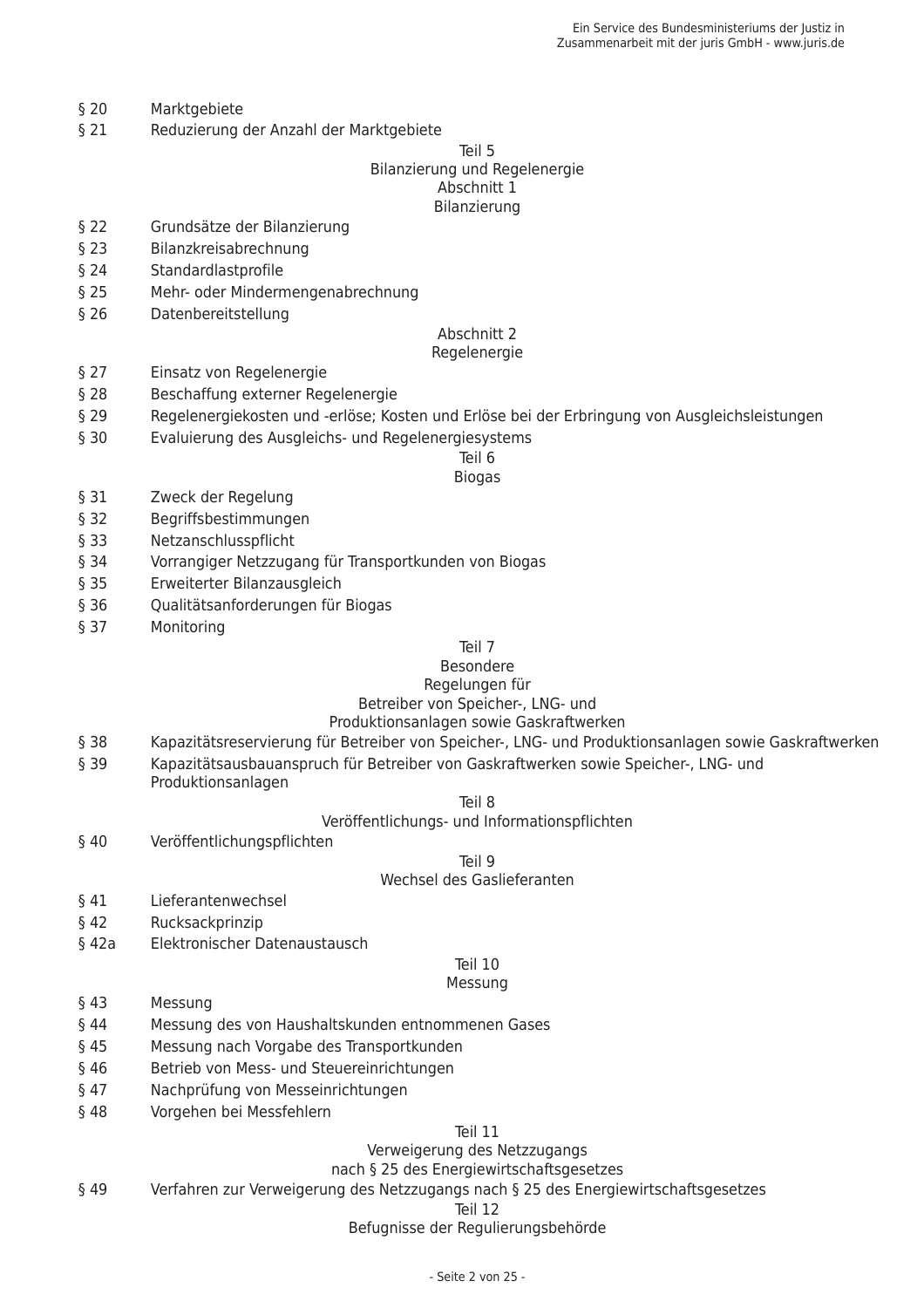$§ 50$ Festlegungen

> $T<sub>P</sub>$ il 13 Sonstige Bestimmungen

 $$51$ Ordnungswidrigkeiten

# Teil 1 **Allgemeine Bestimmungen**

### § 1 Anwendungsbereich

Diese Verordnung regelt die Bedingungen, zu denen die Netzbetreiber den Netzzugangsberechtigten im Sinne des § 20 Absatz 1 des Energiewirtschaftsgesetzes Zugang zu ihren Leitungsnetzen gewähren, einschließlich der Einspeisung von Biogas sowie den Anschluss von Biogasanlagen an die Leitungsnetze, die Bedingungen für eine effiziente Kapazitätsausnutzung mit dem Ziel, den Netzzugangsberechtigten diskriminierungsfreien Netzzugang zu gewähren, sowie die Verpflichtungen der Netzbetreiber, zur Erreichung dieses Ziels zusammenzuarbeiten. Die Vorschriften dieser Verordnung sind abschließend im Sinne des § 111 Absatz 1 des Energiewirtschaftsgesetzes.

## § 2 Begriffsbestimmungen

Für diese Verordnung gelten die folgenden Begriffsbestimmungen:

- $1.$ "Allokation" ist die Zuordnung von Gasmengen zu einem Bilanzkreis;
- $2.$ "Ausgleichsenergie" ist die Energiemenge, die zum Ausgleich des Saldos aller Ein- und Ausspeisungen in einem Bilanzkreis am Ende der Bilanzierungsperiode rechnerisch benötigt wird;
- $\mathcal{F}$ "Ausspeiseleistung" ist die vom Netzbetreiber an einem Ausspeisepunkt für den Transportkunden vorgehaltene maximale Leistung in Kilowattstunde pro Stunde:
- $\overline{4}$ . "Bilanzkreis" ist die Zusammenfassung von Einspeise- und Ausspeisepunkten, die dem Zweck dient, Einspeisemengen und Ausspeisemengen zu saldieren und die Abwicklung von Handelstransaktionen zu ermöglichen;
- 5. "Bilanzkreisverantwortlicher" ist eine natürliche oder juristische Person, die gegenüber dem Marktgebietsverantwortlichen für die Abwicklung des Bilanzkreises verantwortlich ist;
- "Buchung" ist das Erwerben von Kapazitätsrechten;  $6.$
- 7. "Brennwert "H<sub>s,n</sub>"" ist die nach DIN EN ISO 6976 (Ausgabe: September 2005)<sup>1)</sup> bei vollständiger Verbrennung freiwerdende Wärme in Kilowattstunde pro Normkubikmeter oder in Megajoule pro Normkubikmeter:
- "Einspeiser von Biogas" ist jede juristische oder natürliche Person, die am Einspeisepunkt im Sinne von 8. § 3 Nummer 13b des Energiewirtschaftsgesetzes Biogas in ein Netz oder Teilnetz eines Netzbetreibers einspeist;
- "Einspeiseleistung" ist die vom Netzbetreiber an einem Einspeisepunkt für den Transportkunden 9. vorgehaltene maximale Leistung in Kilowattstunde pro Stunde:
- "Marktgebiet" ist die Zusammenfassung gleichgelagerter und nachgelagerter Netze, in denen  $10.$ Transportkunden gebuchte Kapazitäten frei zuordnen, Gas an Letztverbraucher ausspeisen und in andere Bilanzkreise übertragen können;
- "Marktgebietsverantwortlicher" ist die von den Fernleitungsnetzbetreibern bestimmte natürliche oder 11. juristische Person, die in einem Marktgebiet Leistungen erbringt, die zur Verwirklichung einer effizienten Abwicklung des Gasnetzzugangs in einem Marktgebiet durch eine Person zu erbringen sind;
- $12<sup>1</sup>$ "Regelenergie" sind die Gasmengen, die vom Netzbetreiber zur Gewährleistung der Netzstabilität eingesetzt werden:
- "Technische Kapazität" ist das Maximum an fester Kapazität, das der Netzbetreiber unter Berücksichtigung  $13.$ der Systemintegrität und der Erfordernisse des Netzbetriebs Transportkunden anbieten kann;
- "Verfügbare Kapazität" ist die Differenz zwischen technischer Kapazität und der Summe der gebuchten 14. Kapazitäten für den jeweiligen Ein- oder Ausspeisepunkt;
- "Virtueller Handelspunkt" ist ein Punkt im Marktgebiet, an dem Gas zwischen Bilanzkreisen übertragen 15. werden kann, der jedoch keinem physischen Ein- oder Ausspeisepunkt im Marktgebiet entspricht: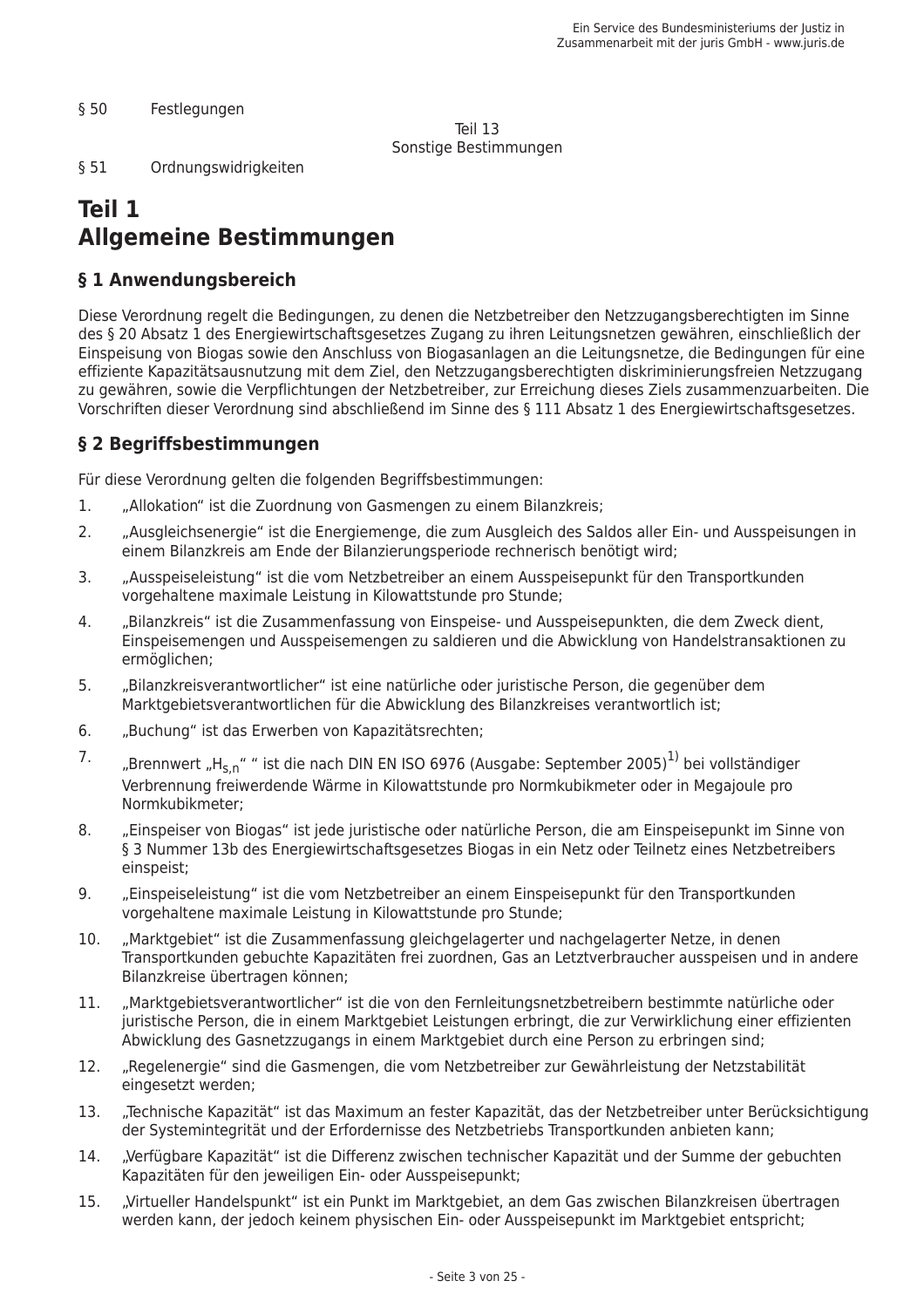- "Werktage" sind die Tage Montag bis Freitag, mit Ausnahme der bundeseinheitlichen gesetzlichen Feiertage 16 sowie des 24. und des 31. Dezembers.
- $1)$ Amtlicher Hinweis: Zu beziehen bei Beuth-Verlag GmbH, Berlin; archivmäßig gesichert niedergelegt beim Deutschen Patent- und Markenamt.

# **Teil 2** Vertragliche Ausgestaltung des Netzzugangs

## § 3 Verträge für den Netzzugang

(1) Transportkunden sind nach Maßgabe dieser Verordnung gegenüber dem Ein- oder Ausspeisenetzbetreiber berechtigt und verpflichtet, einen Einspeise- oder Ausspeisevertrag abzuschließen; in diesem sind die Rechte und Pflichten, die den Netzzugang betreffen, einschließlich des zu entrichtenden Entgelts zu regeln. Beabsichtigt ein Transportkunde ausschließlich den Handel mit Gas am Virtuellen Handelspunkt eines Marktgebiets, ist er berechtigt und verpflichtet, wenigstens einen Bilanzkreisvertrag mit dem Marktgebietsverantwortlichen abzuschließen. Bilanzkreisverantwortliche sind gegenüber dem Marktgebietsverantwortlichen eines Marktgebiets berechtigt und verpflichtet, einen Bilanzkreisvertrag abzuschließen.

(2) Marktgebietsverantwortliche haben Bilanzkreisverantwortlichen standardisierte Bilanzkreisverträge anzubieten. Der Bilanzkreisvertrag regelt die Einrichtung eines Bilanzkreises sowie die Erfassung, den Ausgleich und die Abrechnung von Abweichungen zwischen allokierten Gasmengen.

(3) Fernleitungsnetzbetreiber haben Transportkunden standardisierte Ein- und Ausspeiseverträge anzubieten. durch die Kapazitätsrechte des Transportkunden an Ein- und Ausspeisepunkten begründet werden. Der Einspeisevertrag berechtigt den Transportkunden zur Nutzung des Netzes vom Einspeisepunkt bis zum Virtuellen Handelspunkt: der Ausspeisevertrag berechtigt den Transportkunden zur Nutzung des Netzes vom Virtuellen Handelspunkt bis zum Ausspeisepunkt beim Letztverbraucher, zu einem Grenzübergangsoder Marktgebietsübergangspunkt oder zu einer Speicheranlage im Sinne des § 3 Nummer 31 des Energiewirtschaftsgesetzes.

(4) Betreiber von örtlichen Gasverteilernetzen haben Transportkunden Ausspeiseverträge in Form von standardisierten Lieferantenrahmenverträgen anzubieten. Der Lieferantenrahmenvertrag berechtigt Transportkunden in einem Marktgebiet zur Nutzung der Netze ab dem Virtuellen Handelspunkt und zur Ausspeisung von Gas an Ausspeisepunkten der örtlichen Gasverteilernetze.

(5) Netzbetreiber und Marktgebietsverantwortliche haben ihren Ein- und Ausspeise- oder Bilanzkreisverträgen allgemeine Geschäftsbedingungen zugrunde zu legen, die die Mindestangaben nach § 4 enthalten.

(6) Netzbetreiber haben die Verträge und Geschäftsbedingungen für die Einspeisung von Biogas so auszugestalten, dass ein transparenter, diskriminierungsfreier und effizienter Netzzugang zu angemessenen Bedingungen ermöglicht wird.

## § 4 Mindestanforderungen an die Allgemeinen Geschäftsbedingungen

(1) Die allgemeinen Geschäftsbedingungen für Ein- oder Ausspeiseverträge müssen Mindestangaben enthalten über:

- $\mathbf{1}$ . die Nutzung der Ein- oder Ausspeisepunkte;
- $2.$ die Abwicklung des Netzzugangs, der Buchung von Kapazitäten und der Nominierung, insbesondere über den Zeitpunkt, bis zu dem eine Nominierung vorgenommen werden muss und inwieweit nachträgliche Änderungen der Nominierungen möglich sind, sowie über ein Nominierungsersatzverfahren;
- $\overline{3}$ . die Gasbeschaffenheit und Drücke des Gases im Netz;
- $\overline{4}$ . die Leistungsmessung oder über ein Standardlastprofilverfahren;
- 5 den Daten- und Informationsaustausch zwischen Transportkunden und Netzbetreibern sowie Marktgebietsverantwortlichen, die bei elektronischem Datenaustausch auch die dafür zu verwendenden Formate und Verfahren festlegen:
- 6. die Messung und Ablesung des Gasverbrauchs;
- 7. mögliche Störungen der Netznutzung und Haftung für Störungen;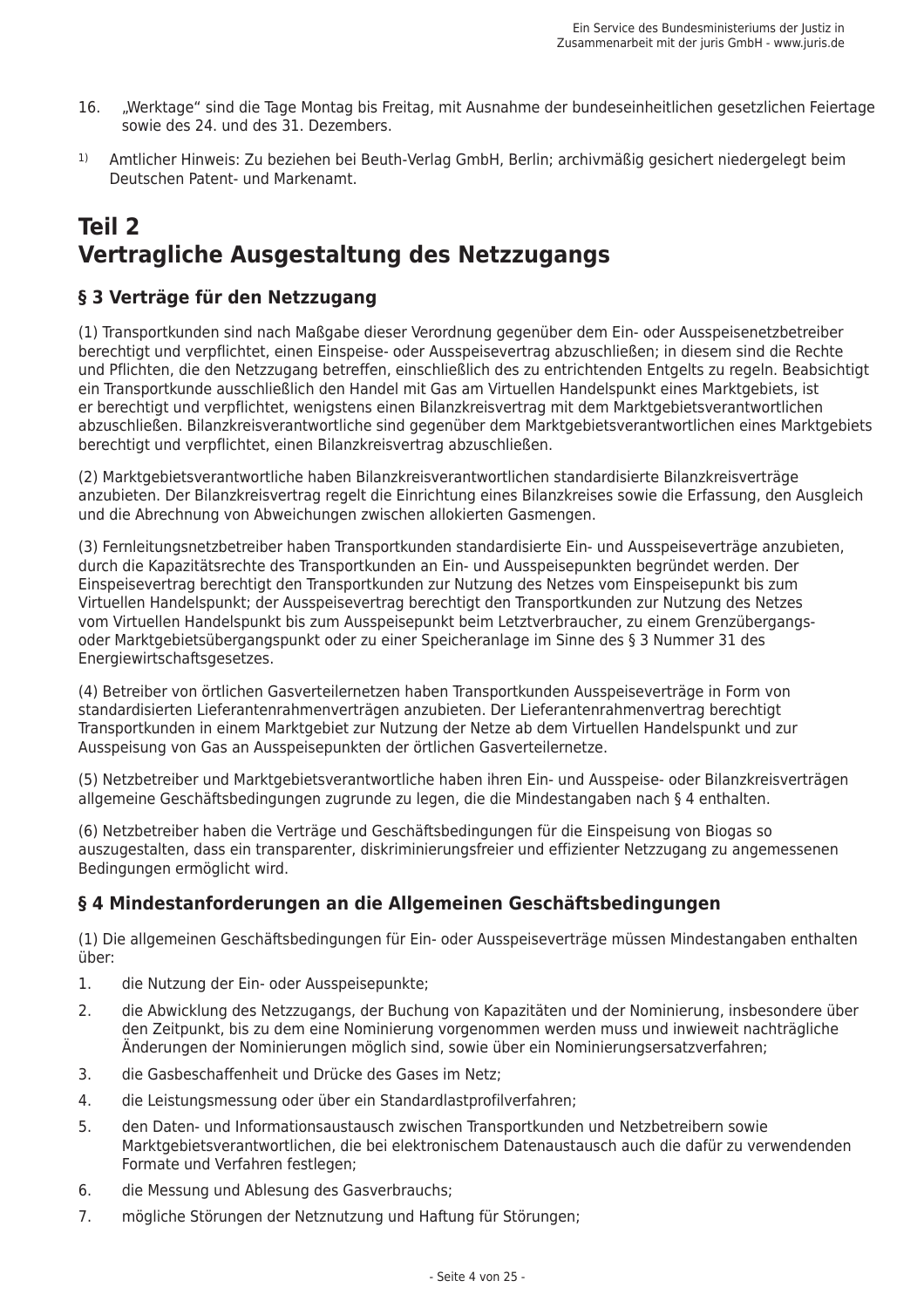- 8. die Voraussetzungen für die Registrierung als Transportkunde;
- $\mathsf{Q}$ die Kündigung des Vertrags durch den Netzbetreiber oder den Transportkunden:
- 10. den Umgang mit Daten, die vom Transportkunden im Rahmen des Vertrags übermittelt wurden;
- $11.$ die Abrechnung;
- die Ansprechpartner beim Netzbetreiber für Fragen zu Ein- und Ausspeiseverträgen und ihre Erreichbarkeit; 12.
- 13. die Voraussetzungen für die Erhebung einer Sicherheitsleistung in begründeten Fällen;
- Regelungen betreffend die Freigabe von Kapazitäten nach § 16. 14.

Ein Lieferantenrahmenvertrag nach § 3 Absatz 4 sowie Ausspeiseverträge im örtlichen Verteilernetz müssen Bestimmungen nach Satz 1 Nummer 2 nur insoweit enthalten, als deren Gegenstand die Abwicklung des Netzzugangs ist. Für Messstellen, die von einem Dritten betrieben werden und den Gasverbrauch eines Letztverbrauchers messen, ist Satz 1 Nummer 6 nicht anzuwenden. Wird der Ausspeisevertrag in Form eines Lieferantenrahmenvertrages gemäß § 3 Absatz 4 abgeschlossen, sind Angaben nach Satz 1 Nummer 2 nicht erforderlich.

- (2) Die allgemeinen Geschäftsbedingungen für Bilanzkreisverträge müssen Mindestangaben enthalten über:
- $1.$ die bei der Bilanzierung anzuwendenden Prozesse;
- die Abrechnung der Bilanzkreise, insbesondere über die Ermittlung der Zu- und Abschläge nach § 23 Absatz  $2<sup>1</sup>$ 3, sowie zur Abrechnung von Mehr- und Mindermengen;
- den Daten- und Informationsaustausch zwischen Netzbetreibern. Marktgebietsverantwortlichen und  $\mathbf{3}$ . Bilanzkreisverantwortlichen, die bei elektronischem Datenaustausch auch die dafür vorgesehenen Formate und Verfahren festlegen;
- die Haftung des Marktgebietsverantwortlichen und des Bilanzkreisverantwortlichen;  $4.$
- 5. die Voraussetzungen für die Registrierung als Bilanzkreisverantwortlicher;
- die Kündigung des Vertrags durch den Marktgebietsverantwortlichen oder den Bilanzkreisverantwortlichen; 6.
- $7<sup>1</sup>$ den Umgang mit Daten, die vom Bilanzkreisverantwortlichen im Rahmen des Vertrags übermittelt wurden;
- Ansprechpartner beim Marktgebietsverantwortlichen für Fragen zum Bilanzierungsvertrag und ihre  $\mathsf{R}$ Erreichbarkeit:
- 9. Voraussetzungen für die Erhebung einer Sicherheitsleistung in begründeten Fällen.

## § 5 Haftung bei Störung der Netznutzung

§ 18 der Niederdruckanschlussverordnung gilt für die Haftung bei Störungen der Netznutzung entsprechend.

#### § 6 Registrierung

(1) Transportkunden haben sich bei den Netzbetreibern, mit denen sie Verträge gemäß § 3 abschließen wollen, zu registrieren. Dabei kann der Netzbetreiber die Angabe der Anschrift des Transportkunden oder eines Vertreters fordern.

(2) Bilanzkreisverantwortliche haben sich beim Marktgebietsverantwortlichen, in dessen Marktgebiet sie Bilanzkreisverträge abschließen wollen, zu registrieren, es sei denn, sie sind bereits als Transportkunde bei einem Netzbetreiber im jeweiligen Marktgebiet registriert. Der Marktgebietsverantwortliche kann für die Registrierung die Angabe der Anschrift des Bilanzkreisverantwortlichen oder eines Vertreters fordern.

# Teil 3 **Abwicklung des Netzzugangs**

#### § 7 Netzkopplungsvertrag

(1) Netzbetreiber sind verpflichtet, mit Netzbetreibern, mit deren Netzen sie über einen Netzkopplungspunkt verbunden sind, Netzkopplungsverträge abzuschließen. Die Regelungen sind so zu gestalten, dass die Vertraulichkeit wirtschaftlich sensibler Daten oder Informationen gewahrt ist. Netzkopplungsverträge müssen mindestens Regelungen zu Folgendem enthalten: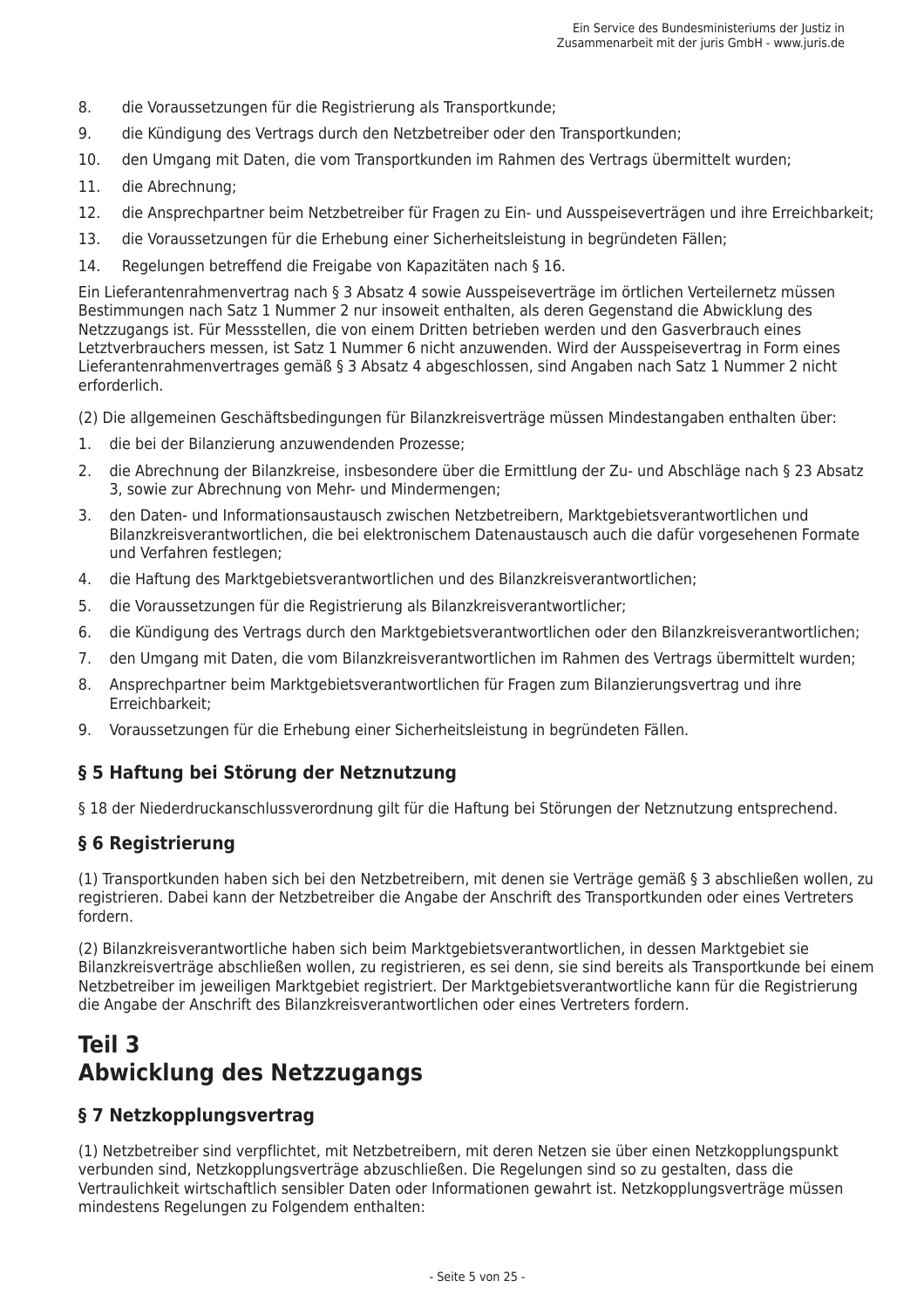- 1. die notwendigen Informationspflichten der Netzbetreiber untereinander zur Abwicklung von Transporten:
- $2<sup>1</sup>$ die technischen Kriterien des Netzkopplungspunkts, insbesondere Druck, Gasbeschaffenheit und technische Leistung des Netzkopplungspunkts;
- den Datenaustausch zwischen den Netzbetreibern;  $\mathcal{R}$
- $\overline{4}$ . die Messung und die Bereitstellung der Messergebnisse;
- die Nominierung oder alternative Verfahren;  $5.$
- die Bedingungen für die Einstellung oder Reduzierung der Gasbereitstellung oder Gasübernahme. 6.

(2) Die Netzbetreiber richten untereinander Netzkopplungskonten an ihren Netzkopplungspunkten ein, die gewährleisten, dass für Stationsstillstandszeiten sowie bei Gasflussrichtungswechsel, minimalem Gasfluss oder Messungenaujgkeiten die Transportverträge unterbrechungsfrei erfüllt werden. Die Netzkopplungskonten können auch zur Bereitstellung und Entgegennahme von interner Regelenergie genutzt werden. Ein Netzkopplungskonto umfasst zumindest drei Stundenmengen der Stationskapazität.

### § 8 Abwicklung des Netzzugangs

(1) Die Netzbetreiber sind verpflichtet, von Transportkunden bereitgestellte Gasmengen an den vom Transportkunden benannten Einspeisepunkten des Marktgebiets zu übernehmen und an den vom Transportkunden benannten Ausspeisepunkten des Marktgebiets mit demselben Energiegehalt zu übergeben. Die Nämlichkeit des Gases braucht bei der Ausspeisung nicht gewahrt zu bleiben.

(2) Fernleitungsnetzbetreiber haben frei zuordenbare Kapazitäten anzubieten, die es ermöglichen, gebuchte Ein- und Ausspeisekapazitäten ohne Festlegung eines Transportpfads zu nutzen. Transportkunden ist es zu ermöglichen, Ein- und Ausspeisekapazitäten unabhängig voneinander, in unterschiedlicher Höhe und zeitlich voneinander abweichend zu buchen. Die Rechte an gebuchten Kapazitäten (Kapazitätsrechte) berechtigen den Transportkunden, im Rahmen dieser Kapazitätsrechte Gas an jedem gebuchten Einspeisepunkt für die Ausspeisung an jedem gebuchten Ausspeisepunkt des betreffenden Marktgebiets bereitzustellen. § 9 Absatz 3 Satz 2 Nummer 2 und 3 bleibt unberührt.

(3) Nachgelagerte Netzbetreiber bestellen bei den ihrem Netz unmittelbar vorgelagerten Fernleitungsnetzbetreibern feste Ausspeisekapazitäten an den Netzkopplungspunkten (interne Bestellung), um insbesondere die dauerhafte Versorgung von Letztverbrauchern mit Gas im eigenen und in den nachgelagerten Netzen zu gewährleisten. § 9 Absatz 4 und die §§ 10 bis 18 finden auf interne Bestellungen keine Anwendung.

(4) Die kapazitätsbezogene Abwicklung von Transporten zwischen örtlichen Verteilernetzen erfolgt nach der Inanspruchnahme des vorgelagerten örtlichen Verteilernetzes durch das nachgelagerte örtliche Verteilernetz. Der nachgelagerte örtliche Verteilernetzbetreiber hat dem vorgelagerten örtlichen Verteilernetzbetreiber die zur Abwicklung von Transporten erforderliche Vorhalteleistung rechtzeitig anzumelden.

(5) Für Letztverbraucher mit registrierender Lastgangmessung und einem in der Regel nicht planbaren, extrem hohen und extrem schwankenden Gasverbrauch kann der Ausspeisenetzbetreiber technische Ausspeisemeldungen und die Einhaltung technischer Grenzen verlangen, soweit dies für die Systemintegrität des Ausspeisenetzes erforderlich ist und entsprechend vereinbart wurde.

(6) Zur Abwicklung netzübergreifender Transporte haben die Netzbetreiber eine Kooperationsvereinbarung bis zum 1. Juli 2011 abzuschließen, in der sie die Einzelheiten ihrer Zusammenarbeit regeln, die notwendig sind. um einen transparenten, diskriminierungsfreien, effizienten und massengeschäftstauglichen Netzzugang zu angemessenen Bedingungen zu gewähren. Die Regelungen dieser Kooperationsvereinbarung treten mit Beginn des neuen Gaswirtschaftsjahrs zum 1. Oktober 2011 in Kraft.

#### § 9 Ermittlung technischer Kapazitäten

(1) Fernleitungsnetzbetreiber sind verpflichtet, die technischen Kapazitäten im Sinne des § 8 Absatz 2 zu ermitteln. Sie ermitteln für alle Einspeisepunkte die Einspeisekapazitäten und für alle Ausspeisepunkte die Ausspeisekapazitäten.

(2) Die erforderlichen Berechnungen von Ein- und Ausspeisekapazitäten in einem Marktgebiet erfolgen auf der Grundlage von Lastflusssimulationen nach dem Stand der Technik, die auch netz- und marktgebietsüberschreitende Lastflüsse berücksichtigen. Die Fernleitungsnetzbetreiber berücksichtigen dabei insbesondere die historische und prognostizierte Auslastung der Kapazitäten sowie die historische und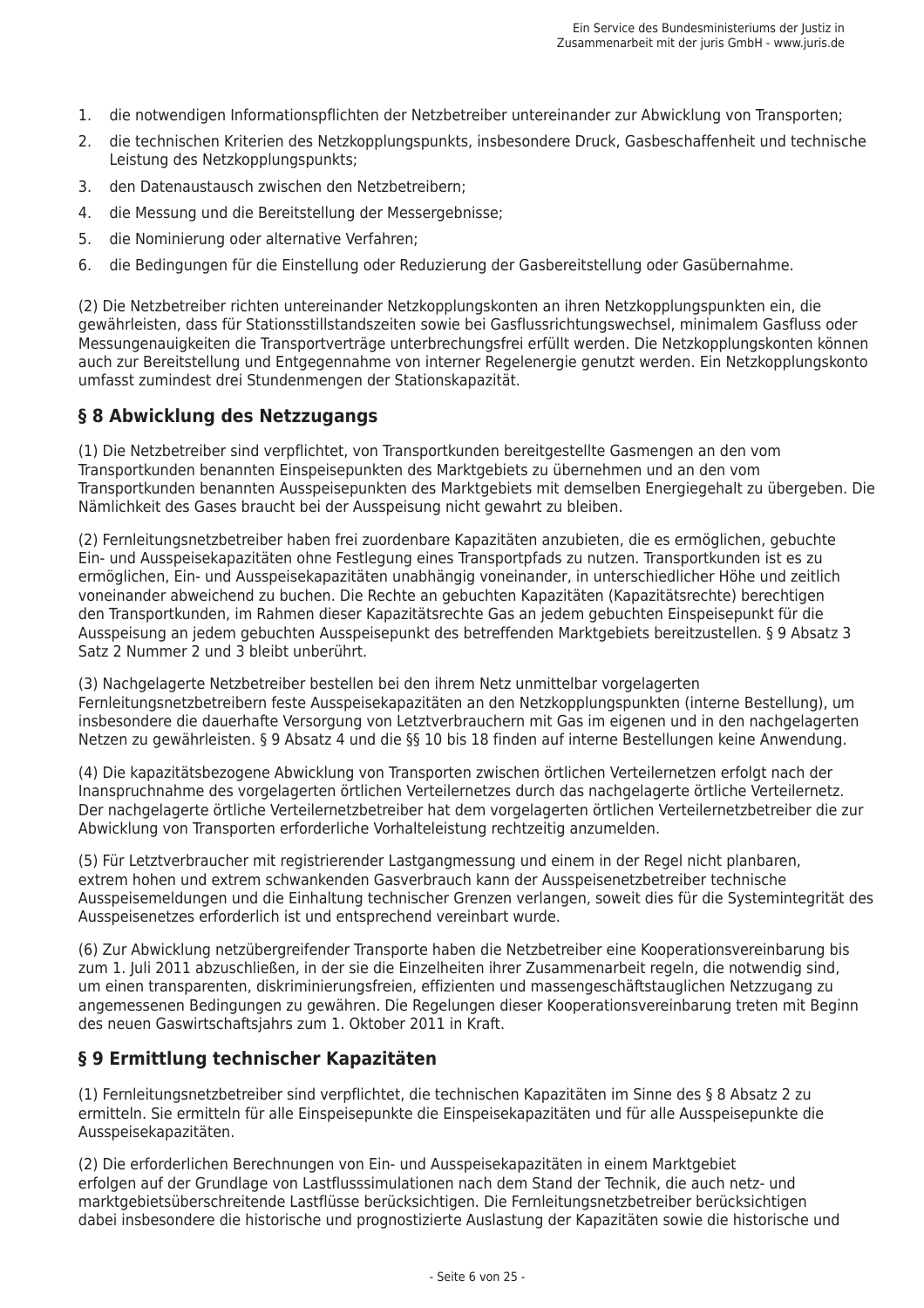prognostizierte Nachfrage nach Kapazitäten sowie Gegenströmungen auf Basis der wahrscheinlichen und realistischen Lastflüsse. Die Fernleitungsnetzbetreiber und die Betreiber nachgelagerter Netze haben bei der Kapazitätsberechnung und der Durchführung von Lastflusssimulationen mit dem Ziel zusammenzuarbeiten, die technischen Kapazitäten zu maximieren. Hierzu haben sie sich unverzüglich gegenseitig alle erforderlichen Informationen zur Verfügung zu stellen.

(3) Führt die Berechnung der Ein- und Ausspeisekapazitäten nach Absatz 1 und 2 zu dem Ergebnis, dass sie nicht in ausreichendem Maß frei zuordenbar angeboten werden können, haben Fernleitungsnetzbetreiber wirtschaftlich zumutbare Maßnahmen zu prüfen, die das Angebot frei zuordenbarer Kapazitäten erhöhen. Sie haben insbesondere folgende Maßnahmen in der nachstehenden Reihenfolge zu prüfen:

- vertragliche Vereinbarungen mit Dritten, die bestimmte Lastflüsse zusichern sowie geeignet und erforderlich sind, die Ausweisbarkeit frei zuordenbarer Ein- und Ausspeisekapazitäten zu erhöhen (Lastflusszusagen); der Umfang von Lastflusszusagen ist so gering wie möglich zu halten:
- 2. das Angebot von Ein- und Ausspeisekapazitäten, die abweichend von § 8 Absatz 2 mit bestimmten Zuordnungsauflagen verknüpft sind; diese Vorgaben sind so gering wie möglich zu halten;
- den Ausschluss einzelner Ein- und Ausspeisepunkte von der freien Zuordenbarkeit; diese Vorgaben sind so  $\mathcal{F}$ gering wie möglich zu halten.

Dienstleistungen nach Satz 2 sind in diskriminierungsfreien und transparenten Verfahren unter angemessenen Bedingungen zu beschaffen. Ergibt die Prüfung, dass wirtschaftlich zumutbare Maßnahmen nach Satz 2 möglich und geeignet sind, das Angebot frei zuordenbarer Kapazitäten zu erhöhen, sind sie vom Fernleitungsnetzbetreiber in der in Satz 2 genannten Reihenfolge zu ergreifen. Bei der Prüfung wirtschaftlich zumutbarer Maßnahmen zur Erhöhung des Angebots frei zuordenbarer Kapazitäten haben Netzbetreiber mit dem Ziel zusammenzuarbeiten, die Anwendung von Maßnahmen nach Satz 2 möglichst gering zu halten.

(4) Die Regulierungsbehörde genehmigt die Höhe der von den Fernleitungsnetzbetreibern nach Absatz 1 bis 3 ermittelten technischen Kapazität, bevor die Fernleitungsnetzbetreiber Verfahren nach § 10 Absatz 1 einführen. Bei der Genehmigung hat die Regulierungsbehörde insbesondere die in den Vorjahren ermittelte technische Kapazität und die in den Voriahren ausgewiesenen Zusatzmengen im Sinne des § 10 Absatz 1 zu berücksichtigen. Die Fernleitungsnetzbetreiber haben der Regulierungsbehörde alle für eine Überprüfung der Ermittlung der technischen Kapazität erforderlichen Informationen, insbesondere zu den bei der Ermittlung der technischen Kapazität verwendeten Annahmen, zur Verfügung zu stellen und ihr Zugang zu den Kapazitätsberechnungssystemen zu gewähren. Die zur Verfügung gestellten Daten müssen einen sachkundigen Dritten in die Lage versetzen, die Ermittlung der technischen Kapazität ohne weitere Informationen vollständig nachvollziehen zu können.

## § 10 Zusatzmenge: Rückkaufsverfahren

(1) Um das verfügbare Angebot frei zuordenbarer Kapazitäten über das nach § 9 Absatz 4 genehmigte Maß hinaus zu erhöhen, können die Fernleitungsnetzbetreiber Verfahren einführen, nach denen sie über die bereits ausgewiesene technische Kapazität hinaus feste frei zuordenbare kurzfristige Kapazitäten anbieten (Zusatzmenge). Sie können insbesondere feste Kapazitätsrechte von den Transportkunden zurückkaufen, soweit dies zur Aufrechterhaltung eines technisch sicheren Netzbetriebs erforderlich ist (Rückkaufsverfahren). Die sichere Versorgung von Letztverbrauchern mit Gas muss bei der Anwendung von Rückkaufsverfahren gewährleistet bleiben. Weisen die Fernleitungsnetzbetreiber Zusatzmengen aus, sind sie verpflichtet, diese bezogen auf einzelne Ein- oder Ausspeisepunkte oder Ein- oder Ausspeisezonen an Grenzen zu anderen Staaten oder Marktgebieten zu ermitteln.

(2) Die bei Anwendung der Verfahren nach Absatz 1 Satz 1 und 2 erzielten Einnahmen haben die Fernleitungsnetzbetreiber zunächst zur Deckung der Kosten dieser Verfahren zu verwenden. Übersteigen die Einnahmen aus den Verfahren nach Absatz 1 Satz 1 und 2 nach Deckung der Kosten am Ende eines Kalenderjahres weiterhin die Kosten dieser Verfahren, werden 50 Prozent dieser Differenz auf dem Regulierungskonto nach § 5 der Anreizregulierungsverordnung verbucht, die restlichen 50 Prozent dieser Differenz verbleiben bei den Fernleitungsnetzbetreibern. Reichen die Einnahmen aus den Verfahren nach Absatz 1 Satz 1 und 2 am Ende eines Kalenderjahres nicht aus, um die Kosten dieser Verfahren zu decken, hat der Fernleitungsnetzbetreiber 50 Prozent dieser Differenz zu tragen; die restlichen 50 Prozent dieser Differenz werden auf dem Regulierungskonto nach § 5 der Anreizregulierungsverordnung verbucht. Soweit die Kosten der Verfahren nach Absatz 1 Satz 1 und 2 in einem Kalenderjahr nicht durch die erzielten Einnahmen gedeckt werden konnten, hat der Fernleitungsnetzbetreiber die angebotene Zusatzmenge im Folgejahr angemessen zu reduzieren.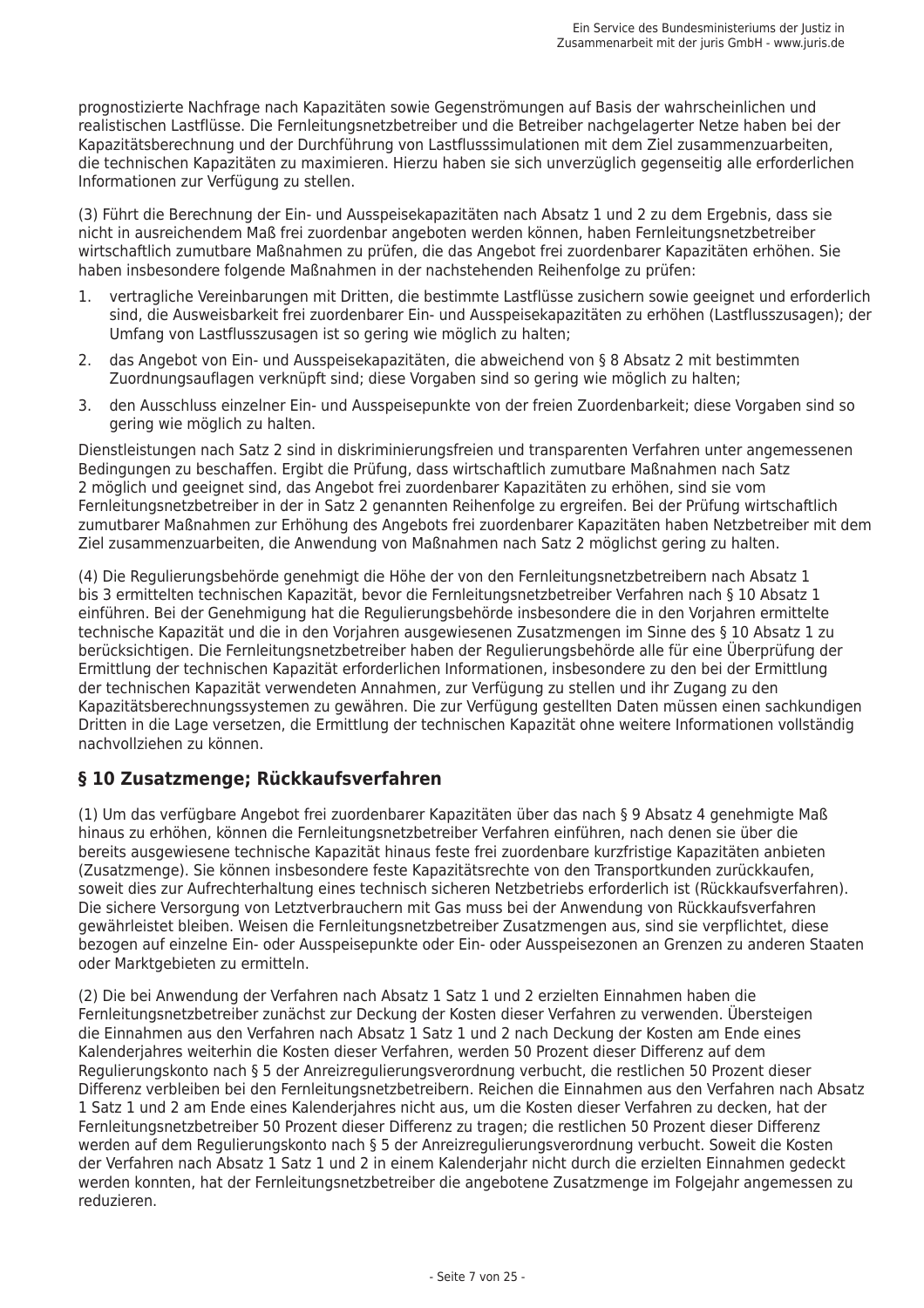# § 11 Kapazitätsprodukte

(1) Fernleitungsnetzbetreiber haben Transportkunden sowohl feste als auch unterbrechbare Kapazitäten anzubieten, und zwar mindestens auf Jahres-, Monats-, Quartals- und Tagesbasis. Fernleitungsnetzbetreiber haben bei der Ausgestaltung der Kapazitätsprodukte in dem Ausmaß zusammenzuarbeiten, das erforderlich ist, um aufeinander abgestimmte Kapazitätsprodukte in möglichst großem Umfang anzubieten.

(2) Fernleitungsnetzbetreiber haben Einspeisekapazitäten an unterschiedlichen Einspeisepunkten zu Einspeisezonen zusammenzufassen, die es ermöglichen, eine Einspeisung von Gas auf der Basis einer Einspeisekapazitätsbuchung an einem einzigen Einspeisepunkt vorzunehmen, soweit dies strömungsmechanisch möglich ist. Satz 1 ist auf Ausspeisekapazitäten entsprechend anwendbar. Ist insbesondere aus Gründen der Strömungsmechanik ein Angebot nach Satz 1 und 2 nicht möglich, haben die Fernleitungsnetzbetreiber in dem Umfang zusammenzuarbeiten, der erforderlich ist, um ein Angebot nach Satz 1 und 2 zu ermöglichen. Die Verpflichtung nach § 9 Absatz 2 Satz 3 und 4 bleibt unberührt.

## § 12 Kapazitätsplattformen

(1) Fernleitungsnetzbetreiber haben spätestens bis zum 1. August 2011 für die Vergabe von Ein- und Ausspeisekapazitäten eine gemeinsame Plattform einzurichten und zu betreiben, über die die Kapazitäten nach § 13 vergeben werden (Primärkapazitätsplattform). Die Kosten für die Einrichtung und den Betrieb der Primärkapazitätsplattform sind von den beteiligten Netzbetreibern anteilig zu tragen und können auf die Netzentgelte umgelegt werden.

(2) Transportkunden dürfen Ein- und Ausspeisekapazitäten an Dritte weiterveräußern oder diesen zur Nutzung überlassen. Die Weiterveräußerung oder Nutzungsüberlassung erfolgt ausschließlich unter Nutzung der gemeinsamen von Fernleitungsnetzbetreibern eingerichteten Handelsplattform zur Überlassung von Transportkapazität (Sekundärkapazitätsplattform). Die Kosten für die Einrichtung und den Betrieb der Sekundärkapazitätsplattform sind von den beteiligten Fernleitungsnetzbetreibern anteilig zu tragen und können auf die Netzentgelte umgelegt werden. Die Entgelte für gehandelte Ein- und Ausspeisekapazitäten dürfen die ursprünglich für die entsprechende Primärkapazität an den Fernleitungsnetzbetreiber zu zahlenden Entgelte nicht wesentlich überschreiten.

(3) Auf der Primär- sowie der Sekundärkapazitätsplattform sind alle Angebote gleichartiger Kapazitäten und Nachfragen nach gleichartigen Kapazitäten für die Transportkunden transparent zu machen. Die Anonymität des Handelsvorgangs gegenüber Anbietenden, Nachfragenden und Dritten muss gewährleistet sein. Transportkunden müssen nach § 6 registriert sein, um am Handel auf den Kapazitätsplattformen teilzunehmen.

(4) Die Betreiber der Plattformen nach Absatz 1 und 2 haben einen gemeinsamen Internetauftritt einzurichten, um Transportkunden eine massengeschäftstaugliche Abwicklung des Erwerbs von Primär- und Sekundärkapazität zu ermöglichen.

## § 13 Zuteilung von Ein- und Ausspeisekapazität

(1) Fernleitungsnetzbetreiber haben feste Ein- und Ausspeisekapazitäten über die Primärkapazitätsplattform in einem transparenten und diskriminierungsfreien Verfahren, erstmalig rechtzeitig vor dem 1. Oktober 2011. zu versteigern. Der Zuschlag bei der Kapazitätsversteigerung erfolgt nach dem Markträumungspreis. Werden Kapazitäten in der Versteigerung nicht entsprechend dem Umfang der Anfrage zugeteilt, gilt der Netzzugang in dem Umfang der nicht zugeteilten Kapazität als verweigert. Untertägige Kapazitäten sowie unterbrechbare Kapazitäten werden vom Ein- oder Ausspeisenetzbetreiber nach der zeitlichen Reihenfolge ihrer jeweiligen Buchung vergeben.

(2) Inhaber unterbrechbarer Kapazitäten können bei einer Versteigerung fester Kapazitäten Gebote abgeben, um die unterbrechbaren Kapazitäten in feste Kapazitäten umzuwandeln. Ist der Inhaber unterbrechbarer Kapazitäten bei der Versteigerung nicht erfolgreich, behält er seine unterbrechbare Kapazität.

(3) Absatz 1 und 2 werden nicht angewendet auf Ausspeisekapazitäten zur Ausspeisung zu Letztverbrauchern und Speicheranlagen sowie auf Einspeisekapazitäten zur Einspeisung aus Speicher-, Produktions- oder LNG-Anlagen sowie aus Anlagen im Sinne des Teils 6 zur Einspeisung von Biogas in das Fernleitungsnetz. Diese Kapazitäten werden in der zeitlichen Reihenfolge der Anfragen vergeben. Sie können vom angeschlossenen Letztverbraucher oder vom Betreiber von Speicher-, Produktions- oder LNG-Anlagen oder von Anlagen im Sinne des Teils 6 zur Einspeisung von Biogas gebucht werden.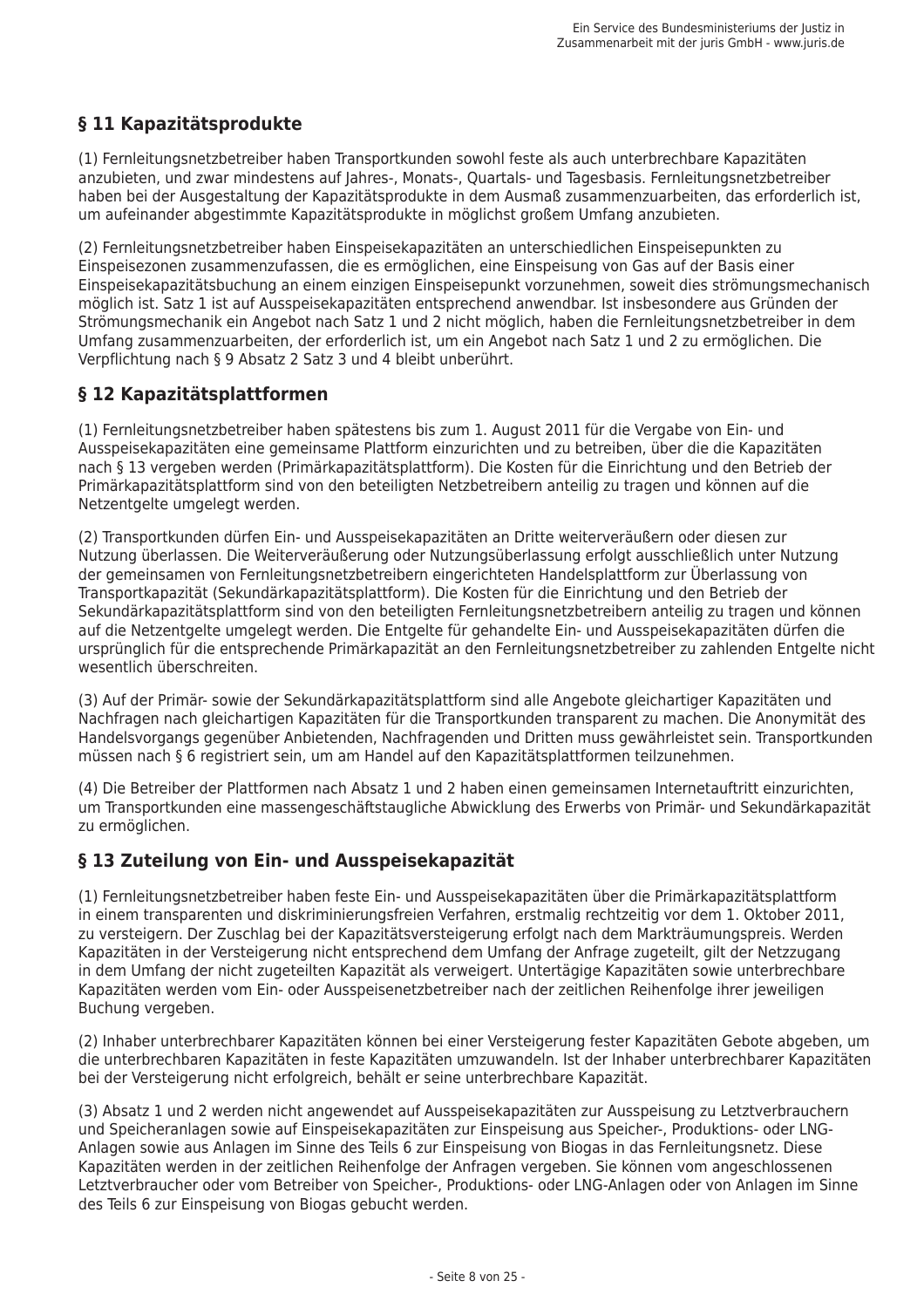(4) Erlöse aus den Versteigerungen nach Absatz 1 sind in dem Umfang, in dem sie das in Übereinstimmung mit § 17 Absatz 1 der Anreizregulierungsverordnung gebildete Entgelt übersteigen, von den Fernleitungsnetzbetreibern unverzüglich für Maßnahmen zur Beseitigung von dauerhaften Engpässen zu verwenden oder hierfür zurückzustellen. Liegt ein vorübergehender Engpass vor, können die Erlöse aus den Versteigerungen nach Absatz 1 Satz 1 in dem Umfang, in dem sie das in Übereinstimmung mit § 17 der Anreizregulierungsverordnung gebildete Entgelt übersteigen, abweichend von Satz 1 von den Fernleitungsnetzbetreibern für Maßnahmen zur Kapazitätserhöhung zurückgestellt oder entgeltmindernd in den Netzentgelten berücksichtigt werden. Die erzielten Versteigerungserlöse und ihre Verwendung sind von den Fernleitungsnetzbetreibern zu dokumentieren. Aus der Dokumentation muss erkennbar werden, in welchem Umfang die Erlöse das regulierte Entgelt übersteigen. Die Dokumentation ist der Regulierungsbehörde vorzulegen.

## § 14 Vertragslaufzeiten

(1) An Grenzen zu anderen Staaten und Marktgebieten sind 20 Prozent der technischen Jahreskapazität eines Einspeisepunkts für Kapazitätsprodukte reserviert, die mit Vertragslaufzeiten von bis zu zwei lahren einschließlich vergeben werden. 65 Prozent der technischen Jahreskapazität eines Einspeisepunkts dürfen mit Vertragslaufzeiten von mehr als vier lahren vergeben werden. Satz 1 und 2 gelten an Grenzen zu anderen Staaten und Marktgebieten für die technische Jahreskapazität von Ausspeisepunkten entsprechend.

(2) Bei Punkten, die nach § 11 Absatz 2 zu Ein- oder Ausspeisezonen zusammengefasst wurden, gilt Absatz 1 entsprechend für die lahreskapazität der Ein- oder Ausspeisezone.

(3) Die Bundesnetzagentur berichtet der Bundesregierung spätestens zum 1. Oktober 2013 zu den Erfahrungen mit der Anwendung von § 14. Die Bundesnetzagentur hat in dem Bericht insbesondere dazu Stellung zu nehmen. ob eine Absenkung des prozentualen Anteils der technischen lahreskapazität, der an Ein- und Ausspeisepunkten an Grenzen zu anderen Staaten oder Marktgebieten mit Vertragslaufzeiten von mehr als vier lahren vergeben werden kann, zur Förderung des Wettbewerbs geeignet und erforderlich ist.

### § 15 Nominierung und Nominierungsersatzverfahren

(1) Der Transportkunde hat die beabsichtigte Inanspruchnahme von Ein- und Ausspeisekapazitäten nach Stundenmengen in Kilowattstunden pro Stunde beim Fernleitungsnetzbetreiber anzumelden (Nominierung). Ausspeisenominierungen sind nur in den folgenden Fällen notwendig:

- bei der Ausspeisung aus einer Speicheranlage, soweit der betreffende Ausspeisepunkt nicht nach § 13  $\mathbf{1}$ Absatz 3 Satz 3 vom Betreiber der Speicheranlage gebucht wurde,
- $2.$ bei der Überspeisung in ein anderes Marktgebiet oder einen angrenzenden Staat, sowie
- $\overline{3}$ . bei der Buchung von Transportkapazität an demselben Ausspeisepunkt durch mehrere Transportkunden, sofern dieser Ausspeisepunkt unterschiedlichen Bilanzkreisen zugeordnet ist.

Satz 2 Nummer 3 gilt entsprechend, wenn der Transportkunde denselben Ausspeisepunkt in unterschiedliche Bilanzkreise eingebracht hat.

(2) Transportkunden können einen Dritten mit der Nominierung beauftragen. Dieser nominiert im Namen der ihn beauftragenden Transportkunden beim Fernleitungsnetzbetreiber. Die vertraglichen Verpflichtungen zwischen Transportkunde und Fernleitungsnetzbetreiber bleiben hiervon unberührt.

(3) Fernleitungsnetzbetreiber haben Transportkunden neben dem Standardnominierungsverfahren nach Absatz 1 ein Nominierungsersatzverfahren anzubieten, soweit dies technisch möglich und wirtschaftlich zumutbar ist. Das Angebot muss diskriminierungsfrei sein. Ist dem Fernleitungsnetzbetreiber ein solches Angebot technisch nicht möglich oder wirtschaftlich nicht zumutbar, hat er dies schlüssig zu begründen.

## § 16 Freigabepflicht ungenutzter Kapazitäten

(1) Transportkunden sind bis zum Nominierungszeitpunkt verpflichtet, vollständig oder teilweise ungenutzte feste Kapazitäten unverzüglich als Sekundärkapazitäten auf der in § 12 Absatz 2 vorgesehenen Sekundärhandelsplattform anzubieten oder dem Fernleitungsnetzbetreiber für den Zeitraum und im Umfang der Nichtnutzung zur Verfügung zu stellen. Fernleitungsnetzbetreiber können finanzielle Anreize zur Freigabe von ungenutzten Kapazitätsrechten vorsehen.

(2) Soweit der Transportkunde von ihm gebuchte feste Kapazitäten zum Nominierungszeitpunkt nicht oder nicht vollständig nominiert, ist der Fernleitungsnetzbetreiber verpflichtet, diese Kapazitäten in dem nicht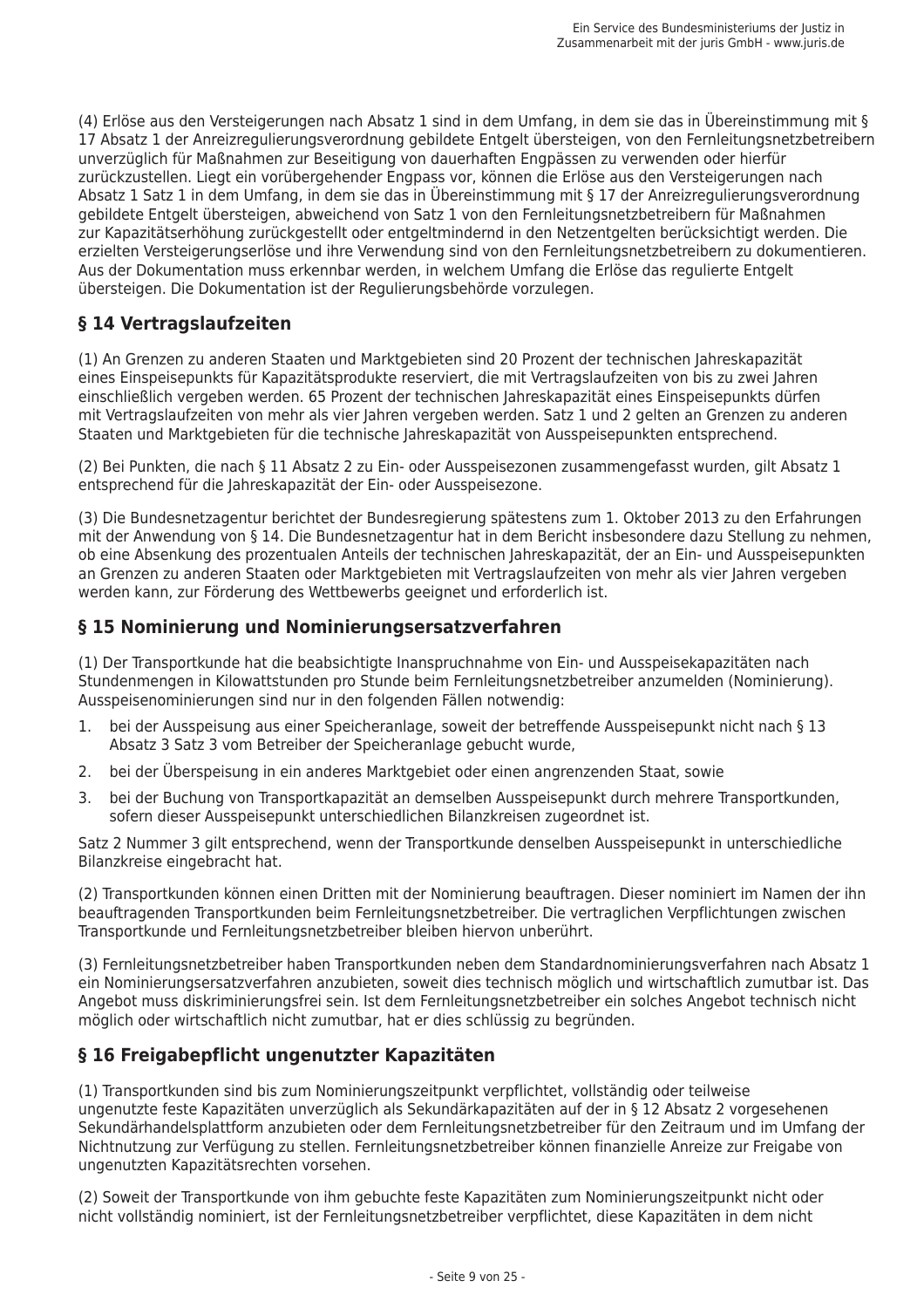in Anspruch genommenen Umfang unter Berücksichtigung bestehender Renominierungsrechte für den Folgetag als feste Kapazitäten anzubieten. Die Verpflichtung des Fernleitungsnetzbetreibers nach § 11 Absatz 1 zum Angebot unterbrechbarer Kapazitäten bleibt unberührt. Der Transportkunde, dessen Kapazitäten durch den Fernleitungsnetzbetreiber nach Satz 1 angeboten wurden, bleibt zur Zahlung der Einspeise- oder Ausspeiseentgelte verpflichtet.

(3) Der Fernleitungsnetzbetreiber hat bei Vorliegen vertraglicher Engpässe die festen gebuchten Kapazitäten mit einer Laufzeit von mindestens einem Jahr in dem Umfang zu entziehen, in dem der Transportkunde seine festen gebuchten Kapazitäten während drei Monaten innerhalb des zurückliegenden Kalenderjahres dauerhaft nicht in Anspruch genommen hat. Einer dieser drei Monate muss der Monat Oktober, November, Dezember, Januar, Februar oder März gewesen sein.

(4) Der Transportkunde kann der Entziehung widersprechen, wenn er

- nachweist, dass er die Kapazitäten in Übereinstimmung mit § 16 Absatz 1 auf dem Sekundärmarkt  $1.$ angeboten oder dem Fernleitungsnetzbetreiber für den Zeitraum und im Umfang der Nichtnutzung zur Verfügung gestellt hat,
- unverzüglich schriftlich schlüssig darlegt, dass er die Kapazitäten in vollem Umfang weiterhin benötigt, um  $2.$ bestehende vertragliche Verpflichtungen, insbesondere aus Gasbezugs- oder Gaslieferverträgen, zu erfüllen, oder
- $3<sub>1</sub>$ unverzüglich schriftlich schlüssig darlegt, dass er über verschiedene vertragliche Gasbeschaffungsalternativen verfügt, für die Kapazitäten an unterschiedlichen Einspeisepunkten gebucht sind, die von ihm alternativ genutzt werden, und dass er die nicht benötigten Kapazitäten für den Zeitraum der Nichtnutzung im Umfang der Nichtnutzung auf dem Sekundärmarkt oder dem Fernleitungsnetzbetreiber für den Zeitraum und im Umfang der Nichtnutzung zur Verfügung gestellt hat.

Fernleitungsnetzbetreiber haben Informationen nach Satz 1 sowie Absatz 2 und 3 über einen Zeitraum von zwei Jahren aufzubewahren und der Regulierungsbehörde auf Anforderung zur Verfügung zu stellen. Auf Anforderung erbringt der Transportkunde den Nachweis nach Satz 1 Nummer 2 und 3 gegenüber der Regulierungsbehörde durch Vorlage von Kopien der entsprechenden vertraglichen Vereinbarungen. Transportkunden, denen Ein- und Ausspeisekapazität verweigert wurde, sind vom Fernleitungsnetzbetreiber auf Verlangen die Informationen nach Satz 1 unter Wahrung von Betriebs- und Geschäftsgeheimnissen Dritter zur Verfügung zu stellen.

#### § 17 Ermittlung des langfristigen Kapazitätsbedarfs

(1) Fernleitungsnetzbetreiber sind verpflichtet, marktgebietsweit, jährlich zum 1. April den langfristigen Kapazitätsbedarf in einem netzbetreiberübergreifenden, transparenten und diskriminierungsfreien Verfahren zu ermitteln. Dabei berücksichtigen die Fernleitungsnetzbetreiber insbesondere:

- $1.$ ihre Erwartungen über die Entwicklung des Verhältnisses von Angebot und Nachfrage,
- $\mathcal{L}$ vorliegende Erkenntnisse aus durchgeführten Marktabfragen zum langfristig verbindlich benötigten Kapazitätsbedarf,
- vorliegende Erkenntnisse aus Lastflusssimulationen nach § 9 Absatz 2 Satz 1,  $\overline{3}$ .
- 4. Erkenntnisse über bestehende oder prognostizierte physische Engpässe im Netz,
- Ergebnisse des Kapazitätsvergabeverfahrens nach § 13 Absatz 1. 5.
- 6. Erkenntnisse aus Verweigerungen des Netzzugangs nach § 25 Satz 1 und 2 des Energiewirtschaftsgesetzes,
- Möglichkeiten zur Kapazitätserhöhung durch Zusammenarbeit mit angrenzenden Fernleitungs- oder  $7<sub>1</sub>$ Verteilernetzbetreibern.
- vorliegende Erkenntnisse über Kapazitätsbedarf, der sich aus Zusammenlegungen von Marktgebieten nach 8. § 21 ergibt,
- $\mathsf{Q}$ vorliegende Erkenntnisse aus den gemeinschaftsweiten Netzentwicklungsplänen nach Artikel 8 Absatz 3 Buchstabe b der Verordnung (EG) Nr. 715/2009 des Europäischen Parlaments und des Rates vom 13. Juli 2009 über die Bedingungen für den Zugang zu den Erdgasfernleitungsnetzen und zur Aufhebung der Verordnung (EG) Nr. 1775/2005 (ABI. L 211 vom 14.8.2009, S. 36, L 229 vom 1.9.2009, S. 29), sowie
- 10. vorliegende sowie abgelehnte Kapazitätsreservierungen nach § 38 sowie Anschlussbegehren nach § 39.

Fernleitungsnetzbetreiber sollen bei der Kapazitätsbedarfsermittlung mit den Betreibern angrenzender ausländischer Fernleitungsnetze zusammenarbeiten und nach Möglichkeit die Verfahren grenzüberschreitend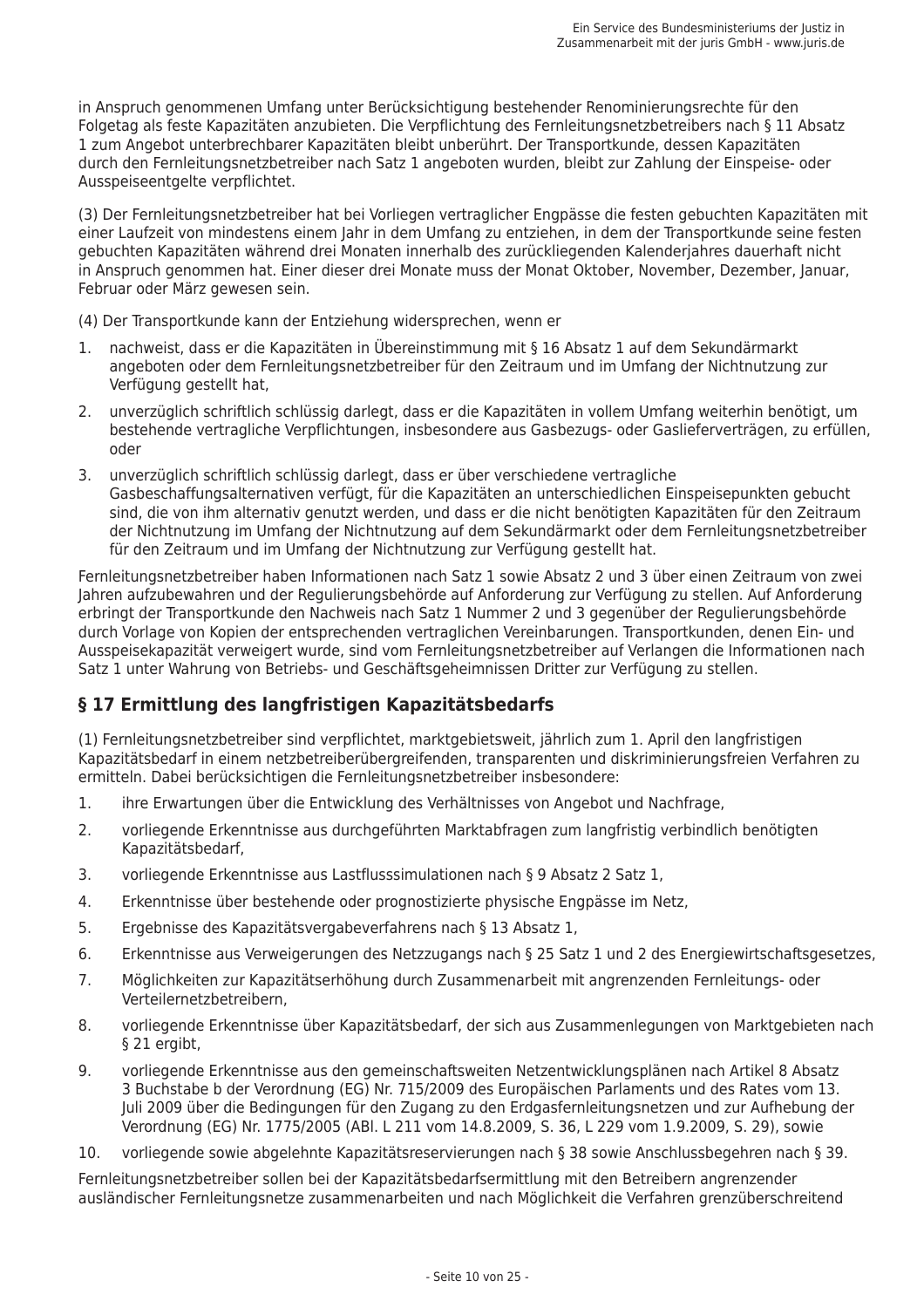durchführen. Fernleitungsnetzbetreiber sind verpflichtet, den ermittelten Kapazitätsbedarf auf ihrer Internetseite zu veröffentlichen.

(2) Fernleitungsnetzbetreiber sind verpflichtet, auf der Grundlage der Ergebnisse des Kapazitätsermittlungsverfahrens den dauerhaft erforderlichen Netzausbau gemäß § 11 des Energiewirtschaftsgesetzes durchzuführen.

## § 18 Reduzierung der Kapazität nach Buchung

Soweit sich die Kapazitäten nach Abschluss des Ein- oder Ausspeisevertrags aus technischen Gründen vermindern, reduzieren sich die gebuchten Kapazitäten anteilig im Verhältnis der von den Transportkunden gebuchten Kapazitäten. Die Gründe sind dem Transportkunden unverzüglich mitzuteilen.

## § 19 Gasbeschaffenheit

(1) Der Transportkunde hat sicherzustellen, dass das zur Einspeisung anstehende Gas den allgemein anerkannten Regeln der Technik im Sinne des § 49 Absatz 2 und 3 des Energiewirtschaftsgesetzes entspricht und kompatibel im Sinne des Absatzes 2 ist.

(2) Die Kompatibilität des zur Einspeisung anstehenden Gases ist gegeben, wenn der Transportkunde das Gas an dem Einspeisepunkt mit einer Spezifikation entsprechend den zum Zeitpunkt der Einspeisung auf der Internetseite des Netzbetreibers veröffentlichten Eigenschaften des sich im aufnehmenden Netz befindlichen Gases zur Übergabe anstellt.

(3) Sind ungeachtet der Erfüllung der Kompatibilitätsanforderungen nach Absatz 2 für die Übernahme des Gases in den relevanten Netzteilen Maßnahmen zum Druckausgleich oder zur Umwandlung des Gases zur Anpassung an die jeweiligen Gegebenheiten und Verhältnisse auch aus Gründen der Anwendungstechnik erforderlich, so hat der Netzbetreiber diese zu ergreifen. Der Netzbetreiber trägt die Kosten für Maßnahmen nach Satz 1.

(4) Ist die Kompatibilität im Sinne des Absatz 2 des zur Einspeisung anstehenden Gases nicht gegeben, hat der Netzbetreiber, soweit technisch möglich und zumutbar, dem Transportkunden ein Angebot zur Herstellung der Kompatibilität zu Bedingungen zu unterbreiten, die den Anforderungen nach § 21 Absatz 1 des Energiewirtschaftsgesetzes entsprechen. Ist dem Netzbetreiber ein solches Angebot unmöglich oder unzumutbar, muss der Netzbetreiber dies begründen.

# Teil 4 **Kooperation der Netzbetreiber**

## § 20 Marktgebiete

(1) Die Fernleitungsnetzbetreiber bilden Marktgebiete. Für jedes gebildete Marktgebiet ist ein Marktgebietsverantwortlicher zu benennen. Der Marktgebietsverantwortliche hat insbesondere folgende Aufgaben:

- $\mathbf{1}$ . den Betrieb des Virtuellen Handelspunkts eines Marktgebiets;
- $2<sub>1</sub>$ die Bilanzkreisabwicklung, insbesondere Vertragsabwicklung, Datenübermittlung und -veröffentlichung sowie Abrechnung der Bilanzkreise, sowie
- die Beschaffung und die Steuerung des Einsatzes von Regelenergie. 3.

Fernleitungsnetzbetreiber können die Marktgebietsverantwortlichen mit der Wahrnehmung weiterer Aufgaben des Netzbetriebs beauftragen.

(2) Jeder Ein- und Ausspeisepunkt muss durch die Transportkunden zu jedem Zeitpunkt eindeutig einem Marktgebiet zugeordnet werden können. Dazu haben die Netzbetreiber alle Netzbereiche vor- und nachgelagerter Netzbetreiber einem Marktgebiet zuzuordnen. Die Zuordnung eines Netzbereichs zu mehreren Marktgebieten ist zulässig, soweit dies aus netztechnischen Gründen erforderlich ist.

## § 21 Reduzierung der Anzahl der Marktgebiete

(1) Die Fernleitungsnetzbetreiber, die Marktgebiete nach § 20 bilden, haben mit dem Ziel zusammenzuarbeiten, die Liquidität des Gasmarktes zu erhöhen. Bis 1. April 2011 haben die Fernleitungsnetzbetreiber die Zahl der Marktgebiete für L-Gas auf höchstens eins und die Zahl der Marktgebiete für H-Gas auf höchstens zwei zu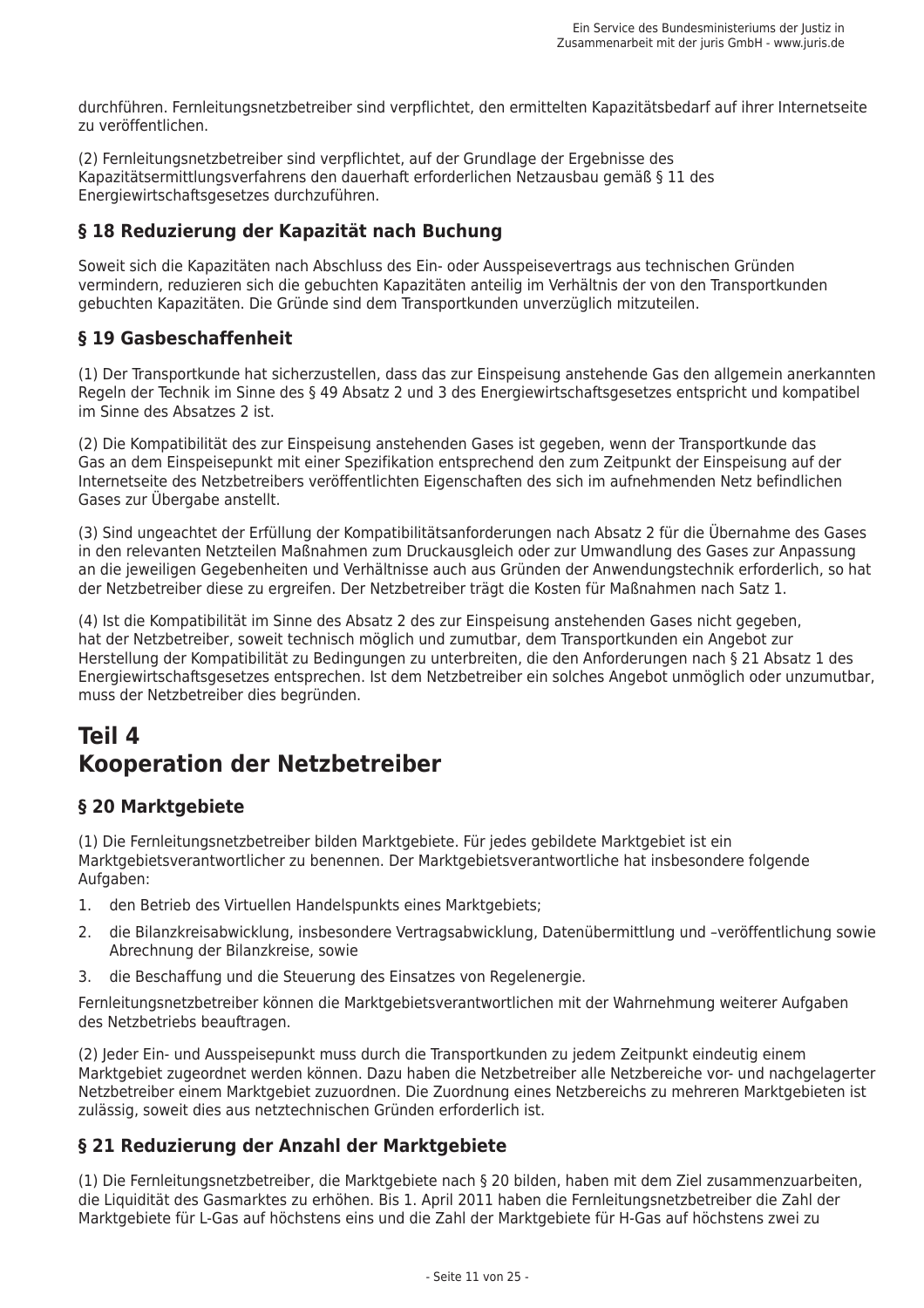reduzieren. Ein Marktgebiet gilt als H-Gasmarktgebiet, wenn es überwiegend Erdgas in H-Gasqualität enthält. Die Fernleitungsnetzbetreiber haben bis zum 1. Oktober 2012 die mit einer Marktgebietszusammenlegung durch Kapazitätsausbau oder Anwendung von kapazitätserhöhenden Maßnahmen nach § 9 Absatz 2 verbundenen Kosten und den mit solchen Maßnahmen verbundenen Nutzen zu evaluieren. Sie haben im Rahmen dieser Kosten-Nutzen-Analyse die wirtschaftlichen Auswirkungen des Vorgehens nach Satz 4 mit anderen Maßnahmen, insbesondere einer Kopplung der Virtuellen Handelspunkte in den H-Gasmarktgebieten und die Einbeziehung des L-Gasmarktgebiets in eins oder beide der H-Gasmarktgebiete, zu vergleichen. Auf Grundlage dieser Analyse sind die Fernleitungsnetzbetreiber verpflichtet, bis zum 1. August 2013 die Maßnahme umzusetzen, die am Geeignetsten und Wirtschaftlichsten ist, um höchstens zwei Marktgebiete in Deutschland zu erreichen. Die Fernleitungsnetzbetreiber haben der Regulierungsbehörde die Analyse nach Satz 4 bis zum 1. Oktober 2012 zu übermitteln. Die Bundesnetzagentur gibt den berührten Wirtschaftskreisen zu der Kosten-Nutzen-Analyse der Fernleitungsnetzbetreiber rechtzeitig Gelegenheit zur Stellungnahme. Die Analyse muss die Regulierungsbehörde in die Lage versetzen, die Wirtschaftlichkeit und Eignung der Maßnahmen überprüfen zu können. Die Fernleitungsnetzbetreiber haben der Regulierungsbehörde im Einzelfall Zugang zu weiteren Systemen, insbesondere zu Lastflusssimulationssystemen, zu gewähren, soweit dies für die Überprüfung der Analyse nach Satz 4 und 5 erforderlich ist.

(2) Die Regulierungsbehörde prüft, ob die Verpflichtungen nach Absatz 1 Satz 2 und 6 erfüllt wurden. Stellt sie fest, dass dies nicht der Fall ist, hat sie von ihren Befugnissen nach § 65 des Energiewirtschaftsgesetzes Gebrauch zu machen. Die Marktgebietsverantwortlichen haben die Analyse nach Satz 4 unter Wahrung von Betriebs- und Geschäftsgeheimnissen Dritter auf Verlangen auch Transportkunden zur Verfügung zu stellen, soweit eine Marktgebietszusammenlegung nicht erfolgt.

# Teil 5 **Bilanzierung und Regelenergie**

# **Abschnitt 1 Bilanzierung**

## § 22 Grundsätze der Bilanzierung

(1) Abweichungen zwischen Ein- und Ausspeisemengen eines oder mehrerer Transportkunden werden in einem Bilanzkreis ausgeglichen. Der Marktgebietsverantwortliche eines Marktgebiets führt das Bilanzkreissystem. Er hat den Bilanzausgleich für alle Transportkunden diskriminierungsfrei durchzuführen. Transportkunden ordnen jeden von ihnen genutzten Ein- und Ausspeisepunkt eindeutig einem Bilanzkreis zu. Der Virtuelle Handelspunkt des Marktgebiets ist Bestandteil jedes Bilanzkreises des Marktgebiets. Für die Nutzung des Virtuellen Handelspunkts dürfen keine Gebühren erhoben werden.

(2) Für jeden Bilanzkreis ist ein Bilanzkreisverantwortlicher gegenüber dem Marktgebietsverantwortlichen zu benennen. Die Zuordnung eines Bilanzkreises als Unterbilanzkreis zu einem anderen Bilanzkreis ist zulässig. Mehrere Bilanzkreisverantwortliche können ihre Bilanzkreise zum Zwecke der Saldierung und einheitlichen Abrechnung verbinden.

(3) Bilanzkreisverantwortliche haben bei den ihrem Bilanzkreis zugeordneten Ein- und Ausspeisemengen durch geeignete Maßnahmen innerhalb der Bilanzperiode für eine ausgeglichene Bilanz zu sorgen. Der Bilanzkreisverantwortliche trägt gegenüber dem Marktgebietsverantwortlichen die wirtschaftliche Verantwortung für Abweichungen zwischen allokierten Ein- und Ausspeisemengen des Bilanzkreises.

# § 23 Bilanzkreisabrechnung

(1) Die Bilanzierungsperiode ist der Gastag. Der Gastag beginnt um 6.00 Uhr und endet um 6.00 Uhr des folgenden Tages.

(2) Die Marktgebietsverantwortlichen legen der Abrechnung eines Bilanzkreises den Saldo des Bilanzkontos zugrunde, der sich aus den in der Bilanzierungsperiode in den jeweiligen Bilanzkreis allokierten Ein- und Ausspeisemengen in Energieeinheiten ergibt. Dieser Saldo wird um 5 Prozent der an Letztverbraucher ohne Standardlastprofil und ohne Nominierungsersatzverfahren gelieferten Mengen vermindert (Toleranzmenge). Dieser so ermittelte Saldo wird vom Marktgebietsverantwortlichen unverzüglich dem Bilanzkreisverantwortlichen gemeldet und als Ausgleichsenergie abgerechnet. Die Toleranzmenge ist in die übernächste Bilanzierungsperiode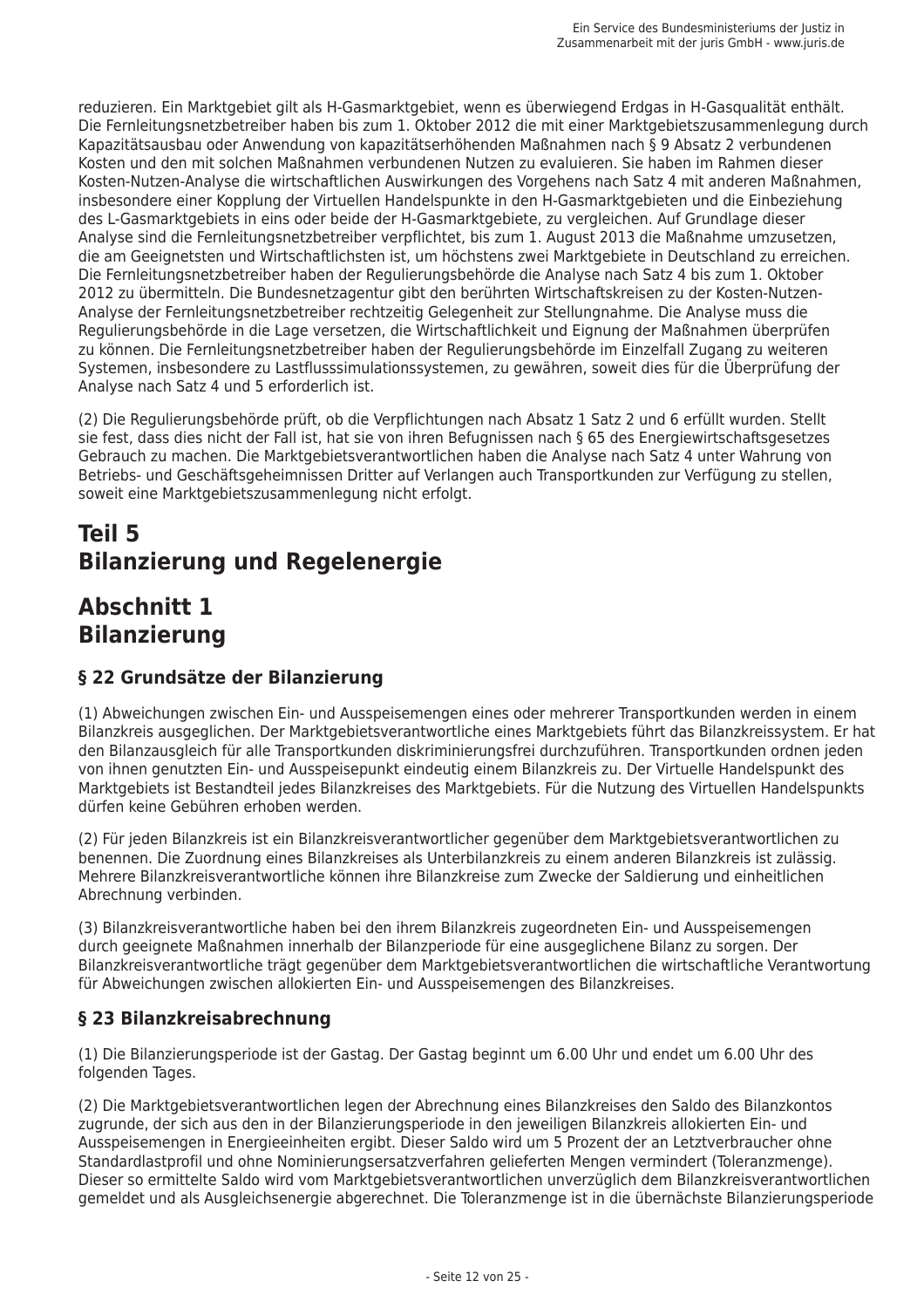zu übertragen und in der Bilanz des Bilanzkreisverantwortlichen auszugleichen. Die Abrechnung nach Satz 1 erfolgt spätestens zwei Monate nach dem jeweiligen Abrechnungsmonat.

(3) Der Marktgebietsverantwortliche kann bei der Ermittlung der Entgelte für die Abrechnung nach Absatz 2 Satz 3 angemessene Zu- und Abschläge auf diese Entgelte erheben, wenn und soweit dies erforderlich und angemessen ist, um die Netzstabilität zu sichern oder eine missbräuchliche Ausnutzung des Bilanzierungssystems zu vermeiden. Die Entgelte sollen den Bilanzkreisverantwortlichen insbesondere angemessene Anreize zur Vermeidung von Bilanzungleichgewichten setzen.

(4) Die Verpflichtung zur Bilanzkreisabrechnung unter Beachtung der Vorgaben in Absatz 2 Satz 2 bis 4 und Absatz 3 bei der Bilanzkreisabrechnung besteht ab dem 1. Oktober 2011.

### § 24 Standardlastprofile

(1) Verteilnetzbetreiber wenden für die Allokation der Ausspeisemengen von Letztverbrauchern bis zu einer maximalen stündlichen Ausspeiseleistung von 500 Kilowattstunden pro Stunde und bis zu einer maximalen jährlichen Entnahme von 1,5 Millionen Kilowattstunden vereinfachte Methoden (Standardlastprofile) an.

(2) Die Verteilnetzbetreiber können Lastprofile auch für Letztverbraucher mit höheren maximalen Ausspeiseleistungen oder höheren jährlichen Entnahmen als die in Absatz 1 genannten Grenzwerte festlegen. Darüber hinaus können die Verteilnetzbetreiber abweichend von Absatz 1 auch niedrigere Grenzwerte festlegen. wenn bei Berücksichtigung der in Absatz 1 genannten Grenzwerte ein funktionierender Netzbetrieb technisch nicht zu gewährleisten ist oder die Festlegung niedrigerer Grenzwerte im Einzelfall mit einem Transportkunden vereinbart ist. Höhere oder niedrigere Grenzwerte kann der Verteilnetzbetreiber auch lediglich für einzelne Gruppen von Letztverbrauchern festlegen, Innerhalb einer solchen Lastprofilgruppe sind die Grenzwerte jedoch einheitlich auf alle Letztverbraucher anzuwenden. Legt der Verteilnetzbetreiber höhere oder niedrigere Grenzwerte fest, hat er dies der Regulierungsbehörde unverzüglich anzuzeigen.

(3) Standardlastprofile müssen sich am typischen Abnahmeprofil verschiedener Gruppen von Letztverbrauchern orientieren, insbesondere von:

- $\mathbf{1}$ Gewerbebetrieben,
- $2.$ Kochgaskunden,
- Heizgaskunden.  $\overline{3}$ .

Bei der Entwicklung und Anwendung der Standardlastprofile haben Verteilnetzbetreiber darauf zu achten, dass der Einsatz von Regelenergie möglichst reduziert wird. Die Anwendung eines Standardlastprofils für Kochgaskunden hat ab dem 1. Oktober 2011 zu erfolgen.

(4) Örtliche Verteilnetzbetreiber sind verpflichtet, für jeden Lastprofilkunden des Transportkunden eine Prognose über den Jahresverbrauch festzulegen, die in der Regel auf dem Vorjahresverbrauch basiert. Die Prognose ist dem Transportkunden mitzuteilen. Dieser kann unplausiblen Prognosen widersprechen und dem örtlichen Verteilnetzbetreiber eine eigene Prognose unterbreiten. Kommt keine Einigung zustande, legt der örtliche Verteilnetzbetreiber die Prognose über den Jahresverbrauch fest. In begründeten Ausnahmefällen kann die Jahresverbrauchsprognose vom Transportkunden und dem örtlichen Gasverteilnetzbetreiber gemeinsam auch unterjährig angepasst werden.

#### § 25 Mehr- oder Mindermengenabrechnung

(1) Die Mehr- und Mindermengen, die durch Abweichungen zwischen allokierten Mengen und der tatsächlichen Ausspeisung beim Letztverbraucher entstehen, gelten als vom Ausspeisenetzbetreiber bereitgestellt oder entgegengenommen und werden von diesem mit den Transportkunden abgerechnet. Diese Abrechnung erfolgt mindestens jährlich oder am Ende des Vertragszeitraums auf der Basis der in den Bilanzkreis des Transportkunden allokierten Ausspeisungen sowie der gemessenen Werte für die Letztverbraucher.

(2) Nimmt der Ausspeisenetzbetreiber innerhalb des betreffenden Abrechnungszeitraums Mehrmengen entgegen oder liefert der Ausspeisenetzbetreiber innerhalb des betreffenden Abrechnungszeitraums Mindermengen, so hat er dem Transportkunden einen Arbeitspreis zu vergüten oder in Rechnung zu stellen.

(3) Der Ausspeisenetzbetreiber rechnet Ausgaben und Einnahmen aus der Mehr- und Mindermengenabrechnung mit dem Marktgebietsverantwortlichen ab, der die Regelenergie bereitstellt.

#### § 26 Datenbereitstellung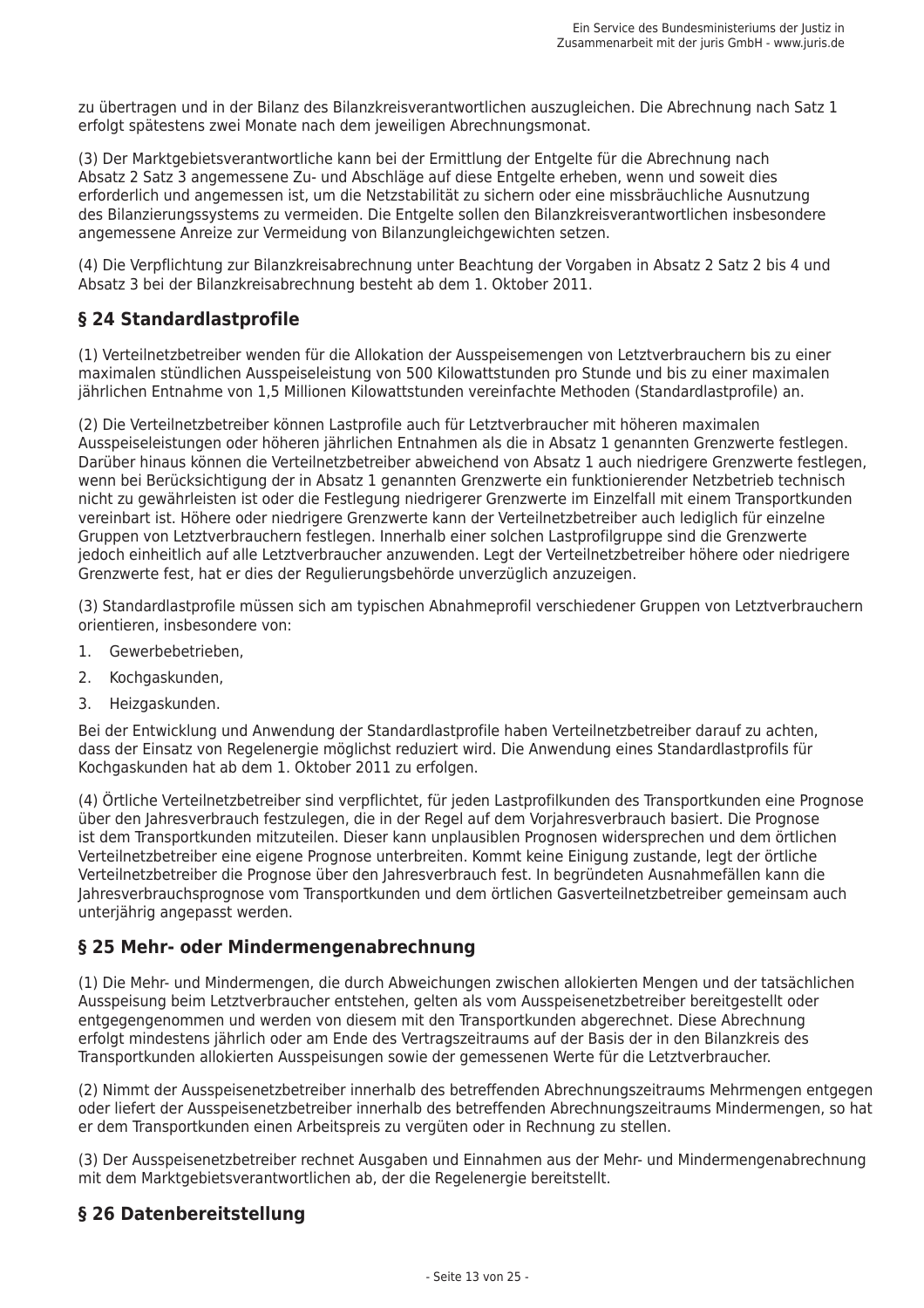(1) Netzbetreiber und Marktgebietsverantwortliche haben sich gegenseitig sowie den Transportkunden und den Bilanzkreisverantwortlichen unverzüglich alle Informationen zur Verfügung zu stellen, die zur Vermeidung, zum Ausgleich und zur Abrechnung von Bilanzungleichgewichten erforderlich sind.

(2) Zur Anbahnung und zur Abwicklung der Netznutzung sowie zur Abwicklung der Bilanzierung und der Mehr- und Mindermengenabrechnung werden die Daten zwischen dem Marktgebietsverantwortlichen, dem Netzbetreiber, dem Transportkunden sowie dem Bilanzkreisverantwortlichen elektronisch ausgetauscht. Der Datenaustausch erfolgt in einem bundesweit einheitlichen Format sowie in einheitlichen Prozessen, die eine vollständige Automatisierung des Datenaustauschs ermöglichen. Die Netzbetreiber haben die Transportkunden und Bilanzkreisverantwortlichen an der Entwicklung des Verfahrens und der Datenformate angemessen zu beteiligen.

# **Abschnitt 2 Reaeleneraie**

## § 27 Einsatz von Regelenergie

(1) Regelenergie wird im Rahmen des technisch Erforderlichen zum Ausgleich von Schwankungen der Netzlast mit dem Ziel eingesetzt, einen technisch sicheren und effizienten Netzbetrieb im Marktgebiet zu gewährleisten. Der Marktgebietsverantwortliche steuert den Einsatz der Regelenergie, die von den Netzbetreibern im Marktgebiet benötigt wird. Schwankungen der Netzlast werden zunächst durch folgende Maßnahmen ausgeglichen (interne Regelenergie):

- 1. Nutzung der Speicherfähigkeit des Netzes;
- $2.$ Einsatz des Teils von Anlagen zur Speicherung von Gas im Sinne des § 3 Nummer 31 des Energiewirtschaftsgesetzes, der ausschließlich Betreibern von Leitungsnetzen bei der Wahrnehmung ihrer Aufgaben vorbehalten ist (netzzugehöriger Speicher) und der der Regulierungsbehörde vom Netzbetreiber angezeigt worden ist;
- $\overline{3}$ Nutzung der Speicherfähigkeit der an das betroffene Netz angrenzenden Netze sowie netzzugehöriger Speicher in anderen Netzen innerhalb und außerhalb des Marktgebiets.

(2) Können Schwankungen der Netzlast nicht durch Maßnahmen nach Absatz 1 ausgeglichen werden, kommen Dienstleistungen Dritter zum Einsatz, bei denen von Transportkunden oder Speicherbetreibern Gasmengen aus dem Marktgebiet entnommen oder zur Verfügung gestellt werden (externe Regelenergie). Die Marktgebietsverantwortlichen sind verpflichtet, den gegenläufigen Einsatz externer Regelenergie in angrenzenden Marktgebieten im Rahmen des technisch Möglichen und wirtschaftlich Zumutbaren zu vermeiden.

## § 28 Beschaffung externer Regelenergie

(1) Externe Regelenergie wird vom Marktgebietsverantwortlichen für die in seinem Marktgebiet gelegenen Netzbetreiber beschafft. Die Marktgebietsverantwortlichen vereinheitlichen die zur Beschaffung externer Regelenergie anzuwendenden Verfahren und Produkte.

(2) Marktgebietsverantwortliche sind berechtigt, bei der Beschaffung von Regelenergie Mindestangebote festzulegen. Die Anbieter externer Regelenergie sind berechtigt, zeitlich, räumlich und mengenmäßig Teilleistungen anzubieten; dabei dürfen die Teilleistungen das jeweilige Mindestangebot nicht unterschreiten. Die Bildung einer Anbietergemeinschaft zur Erreichung der Mindestangebote ist zulässig.

### § 29 Regelenergiekosten und -erlöse; Kosten und Erlöse bei der Erbringung von Ausgleichsleistungen

Der Saldo aus Kosten und Erlösen für die Beschaffung und den Einsatz von externer Regelenergie ist vorrangig mit den Erlösen des Marktgebietsverantwortlichen aus der Bilanzierung zu decken; dies umfasst insbesondere die Entgelte nach § 23 Absatz 3 und die Zahlungen im Rahmen der Mehr- und Mindermengenabrechnung nach § 25 Absatz 3. Reichen die Erlöse im Sinne des Satzes 1 für die Beschaffung und den Einsatz von externer Regelenergie nicht aus, werden die verbleibenden Kosten diskriminierungsfrei auf die Bilanzkreisverantwortlichen im Marktgebiet umgelegt. Erlöse, die nach Deckung der Kosten für externe Regelenergie verbleiben, sind diskriminierungsfrei zugunsten der Bilanzkreisverantwortlichen zu berücksichtigen. Die Marktgebietsverantwortlichen sind berechtigt, von den Bilanzkreisverantwortlichen Abschlagszahlungen zur Deckung der voraussichtlichen Kosten für Regelenergie zu verlangen.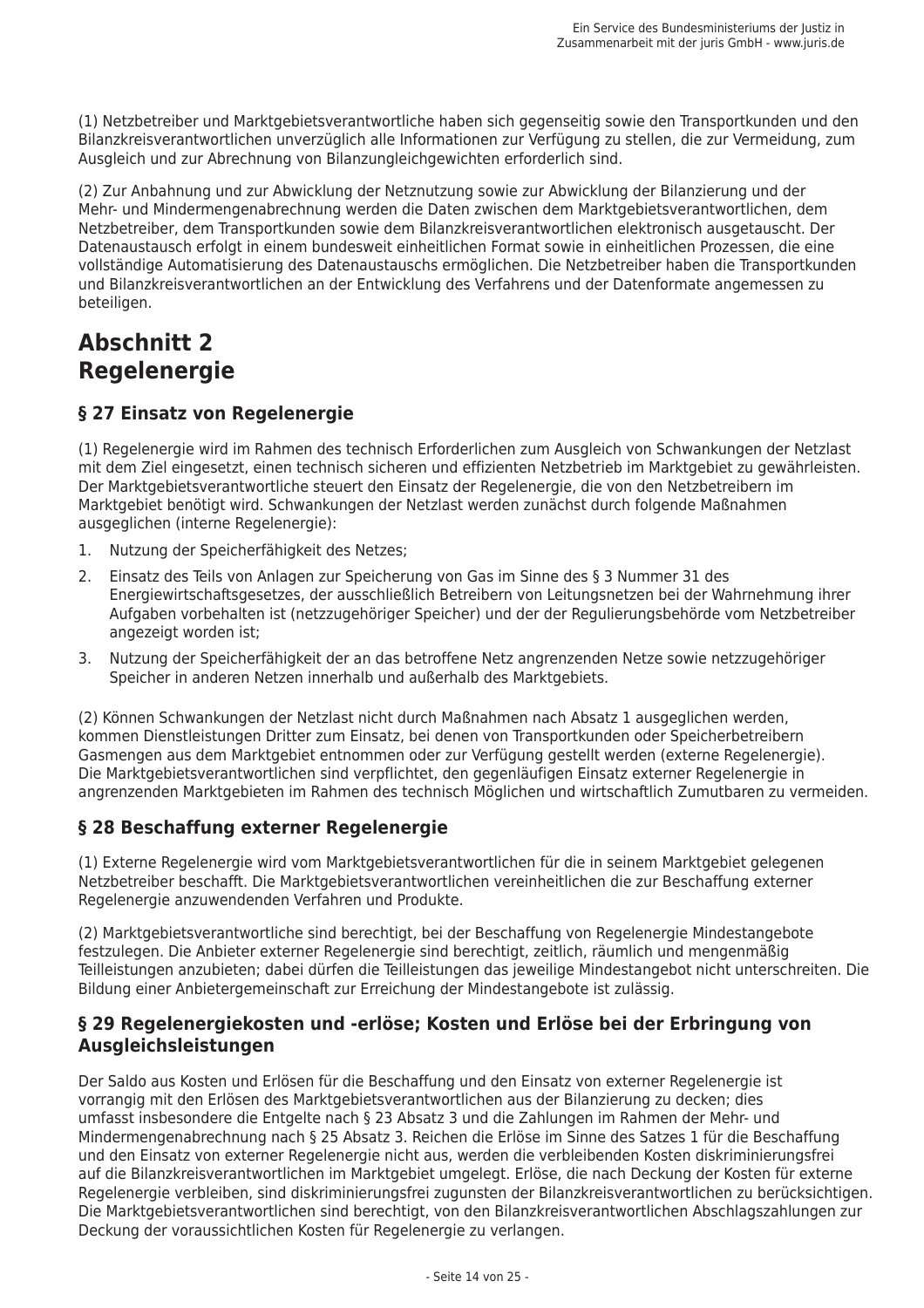## § 30 Evaluierung des Ausgleichs- und Regelenergiesystems

Die Bundesnetzagentur legt zum 1. April 2011 einen Bericht an das Bundesministerium für Wirtschaft und Technologie mit einer Evaluierung der wirtschaftlichen Wirkungen des Ausgleichs- und Regelenergiesystems vor. Sie kann Vorschläge zu einer Weiterentwicklung des Ausgleichs- und Regelenergiesystems und Handlungsvorschläge machen. Die Bundesnetzagentur soll den Bericht nach Satz 1 unter Beteiligung der Länder sowie der betroffenen Wirtschaftskreise erstellen und internationale Erfahrungen mit Bilanzierungssystemen berücksichtigen. Sie gibt den betroffenen Wirtschaftskreisen Gelegenheit zur Stellungnahme.

# Teil 6 **Biogas**

#### § 31 Zweck der Regelung

Ziel der Regelungen des Teils 6 ist es, die Einspeisung des in Deutschland bestehenden Biogaspotenzials von 6 Milliarden Kubikmetern jährlich bis 2020 und 10 Milliarden Kubikmetern jährlich bis zum Jahr 2030 in das Erdgasnetz zu ermöglichen.

### § 32 Begriffsbestimmungen

Für diesen Verordnungsteil gelten die folgenden Begriffsbestimmungen:

- "Anschlussnehmer" ist jede juristische oder natürliche Person, die als Projektentwicklungsträger, Errichter  $\mathbf{1}$ oder Betreiber einer Anlage, mit der Biogas im Sinne von § 3 Nummer 10c des Energiewirtschaftsgesetzes auf Erdgasqualität aufbereitet wird, den Netzanschluss dieser Anlage beansprucht:
- "Netzanschluss" ist die Herstellung der Verbindungsleitung, die die Biogasaufbereitungsanlage mit dem  $2.$ bestehenden Gasversorgungsnetz verbindet, die Verknüpfung mit dem Anschlusspunkt des bestehenden Gasversorgungsnetzes, die Gasdruck-Regel-Messanlage sowie die Einrichtungen zur Druckerhöhung und die eichfähige Messung des einzuspeisenden Biogases;
- 3. "Anlage" ist die Anlage zur Aufbereitung von Biogas auf Erdgasgualität.

## § 33 Netzanschlusspflicht

(1) Netzbetreiber haben Anlagen auf Antrag eines Anschlussnehmers vorrangig an die Gasversorgungsnetze anzuschließen. Die Kosten für den Netzanschluss sind vom Netzbetreiber zu 75 Prozent zu tragen. Der Anschlussnehmer trägt die verbleibenden 25 Prozent der Netzanschlusskosten, bei einem Netzanschluss einschließlich Verbindungsleitung mit einer Länge von bis zu einem Kilometer höchstens aber 250 000 Euro. Soweit eine Verbindungsleitung eine Länge von zehn Kilometern überschreitet, hat der Anschlussnehmer die Mehrkosten zu tragen. Der Netzanschluss steht im Eigentum des Netzbetreibers. Kommen innerhalb von zehn Jahren nach dem Netzanschluss weitere Anschlüsse hinzu, so hat der Netzbetreiber die Kosten so aufzuteilen, wie sie bei gleichzeitigem Netzanschluss verursacht worden wären, und Anschlussnehmern einen zu viel gezahlten Betrag zu erstatten.

(2) Der Netzbetreiber hat die Verfügbarkeit des Netzanschlusses dauerhaft, mindestens aber zu 96 Prozent, sicherzustellen und ist für die Wartung und den Betrieb des Netzanschlusses verantwortlich. Er trägt hierfür die Kosten. Soweit es für die Prüfung der technischen Einrichtungen und der Messeinrichtungen erforderlich ist, hat der Netzbetreiber dem Anschlussnehmer oder seinem Beauftragten Zutritt zu den Räumen zu gestatten. Der Anschlussnehmer und der Netzbetreiber können vertraglich weitere Rechte und Pflichten, insbesondere Dienstleistungen, vereinbaren und sich diese gegenseitig vergüten.

(3) Netzbetreiber haben für den Netzanschluss neben den in § 19 Absatz 2 des Energiewirtschaftsgesetzes aufgeführten Angaben auf ihrer Internetseite folgende Angaben zu machen:

- die für die Prüfung des Netzanschlussbegehrens mindestens erforderlichen Angaben,  $1 \quad$
- standardisierte Bedingungen für den Netzanschluss sowie  $\mathcal{P}$
- eine laufend aktualisierte, übersichtliche Darstellung der Netzauslastung in ihrem gesamten Netz  $\overline{3}$ . einschließlich der Kennzeichnung tatsächlicher oder zu erwartender Engpässe.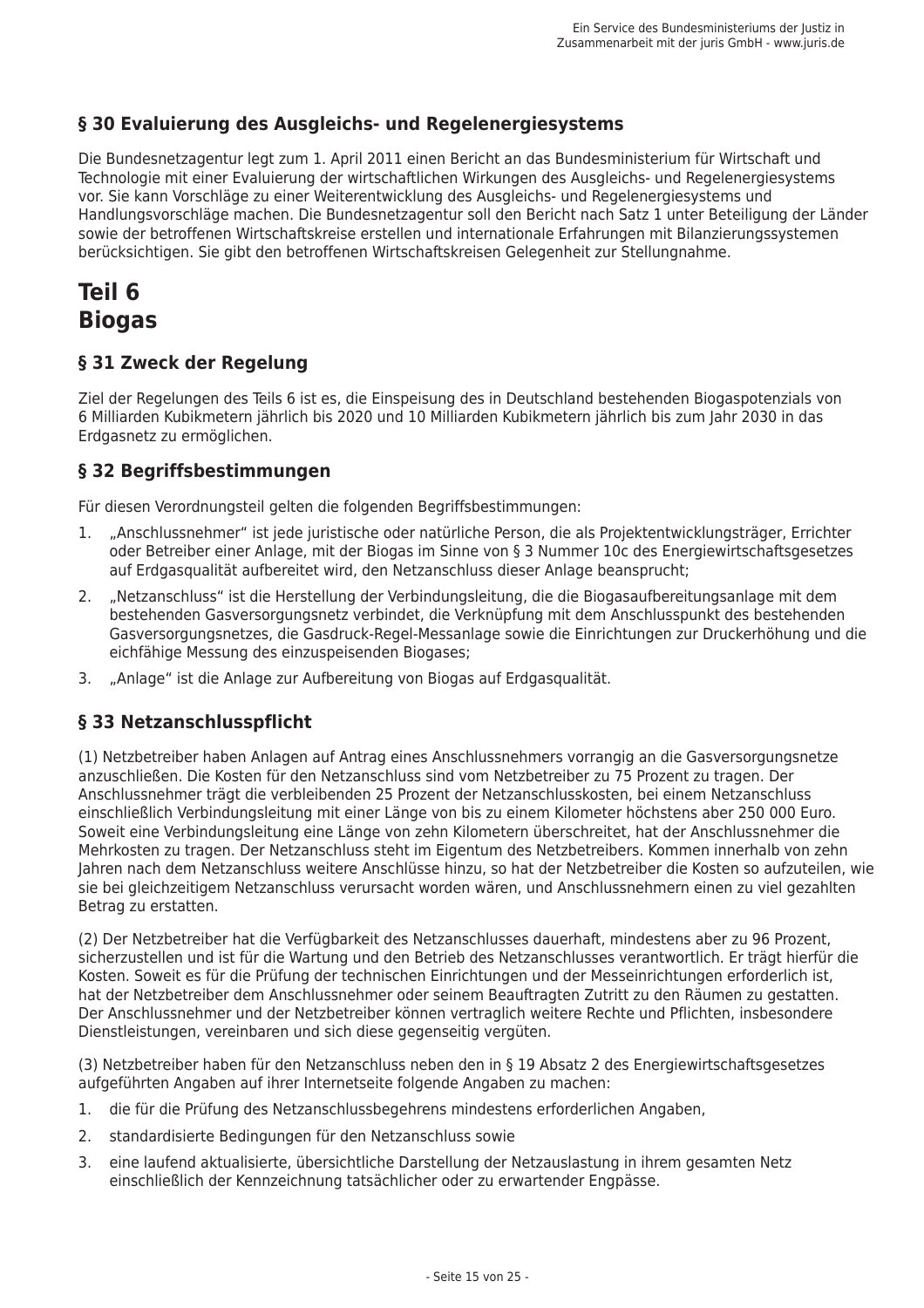(4) Richtet ein Anschlussnehmer ein Netzanschlussbegehren an den Netzbetreiber, so hat dieser dem Anschlussnehmer innerhalb von zwei Wochen nach Eingang des Netzanschlussbegehrens darzulegen, welche Prüfungen zur Vorbereitung einer Entscheidung über das Netzanschlussbegehren notwendig sind und welche erforderlichen Kosten diese Prüfungen verursachen werden. Soweit zusätzliche Angaben erforderlich sind, hat der Netzbetreiber diese vollständig innerhalb von einer Woche nach Antragseingang vom Anschlussnehmer anzufordern. In diesem Fall beginnt die in Satz 1 genannte Frist mit dem Eingang der vollständigen zusätzlichen Angaben beim Netzbetreiber.

(5) Nach Eingang einer Vorschusszahlung des Anschlussnehmers in Höhe von 25 Prozent der nach Absatz 4 dargelegten Kosten der Prüfung ist der Netzbetreiber verpflichtet, unverzüglich die für eine Anschlusszusage notwendigen Prüfungen durchzuführen. Soweit erforderlich, sind andere Netzbetreiber zur Mitwirkung bei der Prüfung verpflichtet. Der Anschlussnehmer kann verlangen, dass der Netzbetreiber auch Prüfungen unter Zugrundelegung von Annahmen des Anschlussnehmers durchführt. Das Ergebnis der Prüfungen ist dem Anschlussnehmer unverzüglich, spätestens aber drei Monate nach Eingang der Vorschusszahlung mitzuteilen. Der Anschlussnehmer trägt die notwendigen Kosten der Prüfung.

(6) Der Netzbetreiber ist an ein positives Prüfungsergebnis für die Dauer von drei Monaten gebunden. Die Frist beginnt mit dem Zeitpunkt der Mitteilung nach Absatz 4. Innerhalb dieser Frist muss der Netzbetreiber dem Anschlussnehmer ein verbindliches Vertragsangebot vorlegen. Das Vertragsangebot umfasst die Zusicherung einer bestimmten garantierten Mindesteinspeisekapazität. Die Wirksamkeit des Netzanschlussvertrags steht unter der aufschiebenden Bedingung, dass innerhalb von 18 Monaten mit dem Bau der Anlage begonnen wird. Zeiträume, in denen der Anschlussnehmer ohne sein Verschulden gehindert ist, mit dem Bau der Anlage zu beginnen, werden nicht eingerechnet.

(7) Nach Abschluss des Netzanschlussvertrags hat der Netzbetreiber in Zusammenarbeit mit dem Anschlussnehmer unverzüglich die Planung des Netzanschlusses durchzuführen. Die hierbei entstehenden Kosten sind Teil der Kosten des Netzanschlusses nach Absatz 1. Der Netzbetreiber stellt den Netzanschluss auf Grundlage der gemeinsamen Planung unverzüglich selbst oder durch einen Dritten her. Zu diesem Zweck vereinbaren Netzbetreiber und Anschlussnehmer zusammen mit dem Netzanschlussvertrag einen Plan über Inhalt, zeitliche Abfolge und Verantwortlichkeit von Netzbetreiber und Anschlussnehmer für die einzelnen Schritte zur Herstellung des Netzanschlusses und der gesicherten Einspeisekapazität, einschließlich der Rückspeisung in vorgelagerte Netze (Realisierungsfahrplan). Der Realisierungsfahrplan muss angemessene Folgen bei Nichteinhaltung der wesentlichen, insbesondere zeitlichen, Vorgaben vorsehen. Soweit es veränderte tatsächliche Umstände erfordern, hat jeder der Beteiligten einen Anspruch auf Anpassung des Realisierungsfahrplans. Im Realisierungsfahrplan müssen Zeitpunkte festgelegt werden, zu denen wesentliche Schritte zur Verwirklichung des Netzanschlusses abgeschlossen sein müssen. Derartige Schritte können insbesondere sein, es sei denn Netzbetreiber und Anschlussnehmer vereinbaren etwas Abweichendes:

- der Erwerb dinglicher Rechte oder langfristiger schuldrechtlicher Ansprüche, die die Nutzung der für das  $\mathbf{1}$ Netzanschlussvorhaben benötigten Grundstücke ermöglichen,
- die Beantragung der für den Netzanschluss erforderlichen behördlichen Genehmigungen,  $2.$
- die Freigabe der Netzanschlussarbeiten durch den Anschlussnehmer, 3.
- $\mathbf{\Delta}$ das Bestellen der erforderlichen Anschlusstechnik,
- 5. der Beginn der Baumaßnahmen.
- die Fertigstellung der Baumaßnahmen sowie 6.
- $7<sup>7</sup>$ der Zeitpunkt der Inbetriebnahme des Netzanschlusses.

Der Netzbetreiber hat den Realisierungsfahrplan unverzüglich der Regulierungsbehörde vorzulegen. Der Netzbetreiber hat dem Anschlussnehmer die Kosten für Planung und Bau offenzulegen. Bei Bau und Betrieb sind die Grundsätze der effizienten Leistungserbringung zu beachten. Wird der im Realisierungsfahrplan vorgesehene Zeitpunkt der Inbetriebnahme der Anlage aus vom Netzbetreiber zu vertretenden Gründen überschritten, erlischt der Anspruch des Netzbetreibers auf den vom Anschlussnehmer nach Absatz 1 zu tragenden Kostenanteil für den Netzanschluss einschließlich einer Verbindungsleitung mit einer Länge von bis zu einem Kilometer; die daraus resultierenden Kosten des Netzbetreibers dürfen nicht auf die Netzentgelte umgelegt werden. Hat der Anschlussnehmer bereits Vorschusszahlungen geleistet, sind diese ihm vom Netzbetreiber zu erstatten.

(8) Lehnt der Netzbetreiber den Antrag auf Anschluss ab, hat er das Vorliegen der Gründe nach § 17 Absatz 2 des Energiewirtschaftsgesetzes nachzuweisen. Ein Netzanschluss kann nicht unter Hinweis darauf verweigert werden, dass in einem mit dem Anschlusspunkt direkt oder indirekt verbundenen Netz Kapazitätsengpässe vorliegen, soweit die technisch-physikalische Aufnahmefähigkeit des Netzes gegeben ist.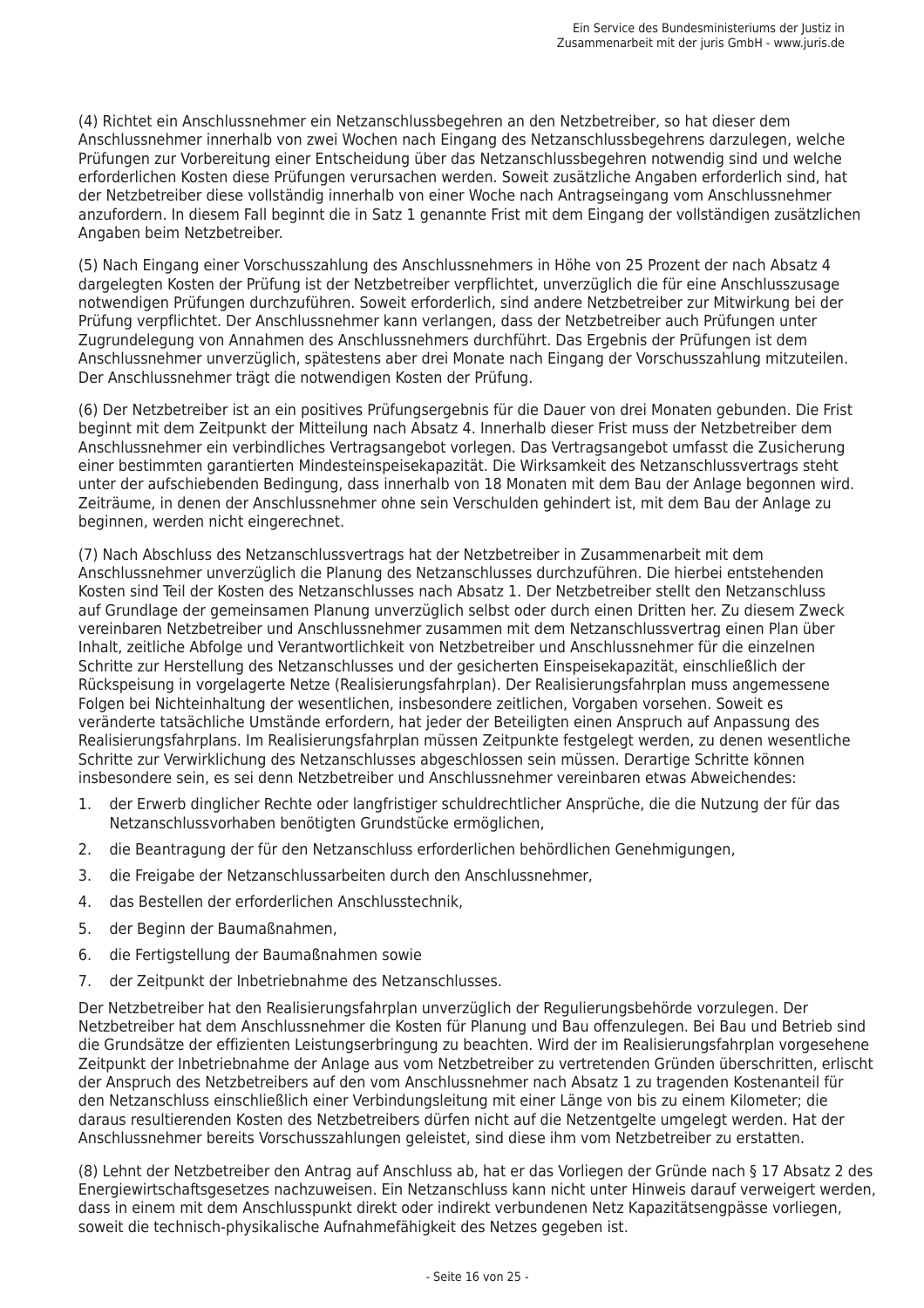(9) Wird der Anschluss an dem begehrten Anschlusspunkt verweigert, so hat der Netzbetreiber dem Anschlussnehmer gleichzeitig einen anderen Anschlusspunkt vorzuschlagen, der im Rahmen des wirtschaftlich Zumutbaren die geäußerten Absichten des Anschlussnehmers bestmöglich verwirklicht.

(10) Der Netzbetreiber ist verpflichtet, die erforderlichen Maßnahmen zu ergreifen, um seiner Pflicht nach § 34 Absatz 2 Satz 3 nachzukommen, es sei denn, die Durchführung der Maßnahmen ist wirtschaftlich unzumutbar.

### § 34 Vorrangiger Netzzugang für Transportkunden von Biogas

(1) Netzbetreiber sind verpflichtet. Einspeiseverträge und Ausspeiseverträge vorrangig mit Transportkunden von Biogas abzuschließen und Biogas vorrangig zu transportieren, soweit diese Gase netzkompatibel im Sinne von § 36 Absatz 1 sind. Der Netzbetreiber meldet unverzüglich die Einspeisemengen in Energieeinheiten, die er vom Transportkunden übernommen hat, an den betreffenden Anschlussnehmer, den Bilanzkreisverantwortlichen sowie an vom Anschlussnehmer benannte Dritte

(2) Netzbetreiber können die Einspeisung von Biogas verweigern, falls diese technisch unmöglich oder wirtschaftlich unzumutbar ist. Die Einspeisung kann nicht mit dem Hinweis darauf verweigert werden, dass in einem mit dem Anschlusspunkt direkt oder indirekt verbundenen Netz Kapazitätsengpässe vorliegen, soweit die technisch-physikalische Aufnahmefähigkeit des Netzes gegeben ist. Der Netzbetreiber muss alle wirtschaftlich zumutbaren Maßnahmen zur Erhöhung der Kapazität im Netz durchführen, um die ganziährige Einspeisung zu gewährleisten sowie die Fähigkeit seines Netzes sicherzustellen, die Nachfrage nach Transportkapazitäten für Biogas zu befriedigen. Davon umfasst ist auch die Sicherstellung der ausreichenden Fähigkeit zur Rückspeisung von Biogas in vorgelagerte Netze einschließlich der gegebenenfalls erforderlichen Einrichtungen, zum Beispiel zur Deodorierung und Trocknung des Biogases. § 17 Absatz 2 gilt entsprechend. Der Netzbetreiber hat zu prüfen. inwieweit die Einspeisung von Biogas ohne oder mit verminderter Flüssiggasbeimischung zu gesamtwirtschaftlich günstigen Bedingungen unter Berücksichtigung der zukünftigen Biogaseinspeisung realisiert werden kann.

### § 35 Erweiterter Bilanzausgleich

(1) Marktgebietsverantwortliche innerhalb eines Marktgebiets haben für die Ein- und Ausspeisung von Biogas einen erweiterten Bilanzausgleich anzubieten.

(2) Marktgebietsverantwortliche bieten den erweiterten Bilanzausgleich für Bilanzkreisverträge an, in die der Bilanzkreisverantwortliche ausschließlich Biogasmengen einbringt (besonderer Biogas-Bilanzkreisvertrag). Der Austausch von Gasmengen zwischen Bilanzkreisen nach § 22 sowie eine Verrechnung von Differenzmengen erfolgt zwischen besonderen Biogas-Bilanzkreisverträgen. Eine Übertragung von Mengen in Erdgasbilanzkreise ist möglich, jedoch keine Übertragung von Mengen aus Erdgasbilanzkreisen in Biogas-Bilanzkreise.

(3) Ein besonderer Biogas-Bilanzkreisvertrag beinhaltet neben einem Bilanzausgleich von zwölf Monaten (Bilanzierungszeitraum) einen Flexibilitätsrahmen in Höhe von 25 Prozent. Der Flexibilitätsrahmen bezieht sich auf die kumulierte Abweichung der eingespeisten von der ausgespeisten Menge innerhalb des Bilanzierungszeitraums. Der Marktgebietsverantwortliche und der Bilanzkreisverantwortliche können abweichend von Satz 1 einen ersten Bilanzierungszeitraum von weniger als zwölf Monaten vereinbaren (Rumpfbilanzierungszeitraum). § 22 Absatz 2 gilt entsprechend; für verbundene Biogas-Bilanzkreise gilt einheitlich der Flexibilitätsrahmen nach Satz 1.

(4) Vor Beginn eines jeden Bilanzierungszeitraums informiert der Bilanzkreisverantwortliche den Marktgebietsverantwortlichen über die voraussichtlichen Ein- und Ausspeisemengen sowie deren zeitlich geplante Verteilung für den Bilanzierungszeitraum.

(5) Der Bilanzkreisverantwortliche hat sicherzustellen, dass die Ein- und Ausspeisemengen innerhalb des Flexibilitätsrahmens verbleiben und am Ende des Bilanzierungszeitraums ausgeglichen sind. Der Bilanzkreisverantwortliche ist nicht an die nach Absatz 4 abgegebene Prognose des zeitlichen Verlaufs der Einund Ausspeisemengen gebunden.

(6) Wird der Bilanzkreis für Biogas über einen anschließenden Bilanzierungszeitraum weitergeführt, können positive Endsalden eines vorhergehenden auf den nachfolgenden Bilanzierungszeitraum übertragen werden. Hierbei ist der Flexibilitätsrahmen des besonderen Biogas-Bilanzkreisvertrags einzuhalten.

(7) Nach Ablauf eines Bilanzierungszeitraums sind die einem Bilanzkreis des besonderen Biogas-Bilanzkreises zugeordneten Differenzen zwischen den tatsächlichen Ein- und Ausspeisemengen, die den Flexibilitätsrahmen übersteigen, auszugleichen. Dabei ist ein transparentes, diskriminierungsfreies und an den tatsächlichen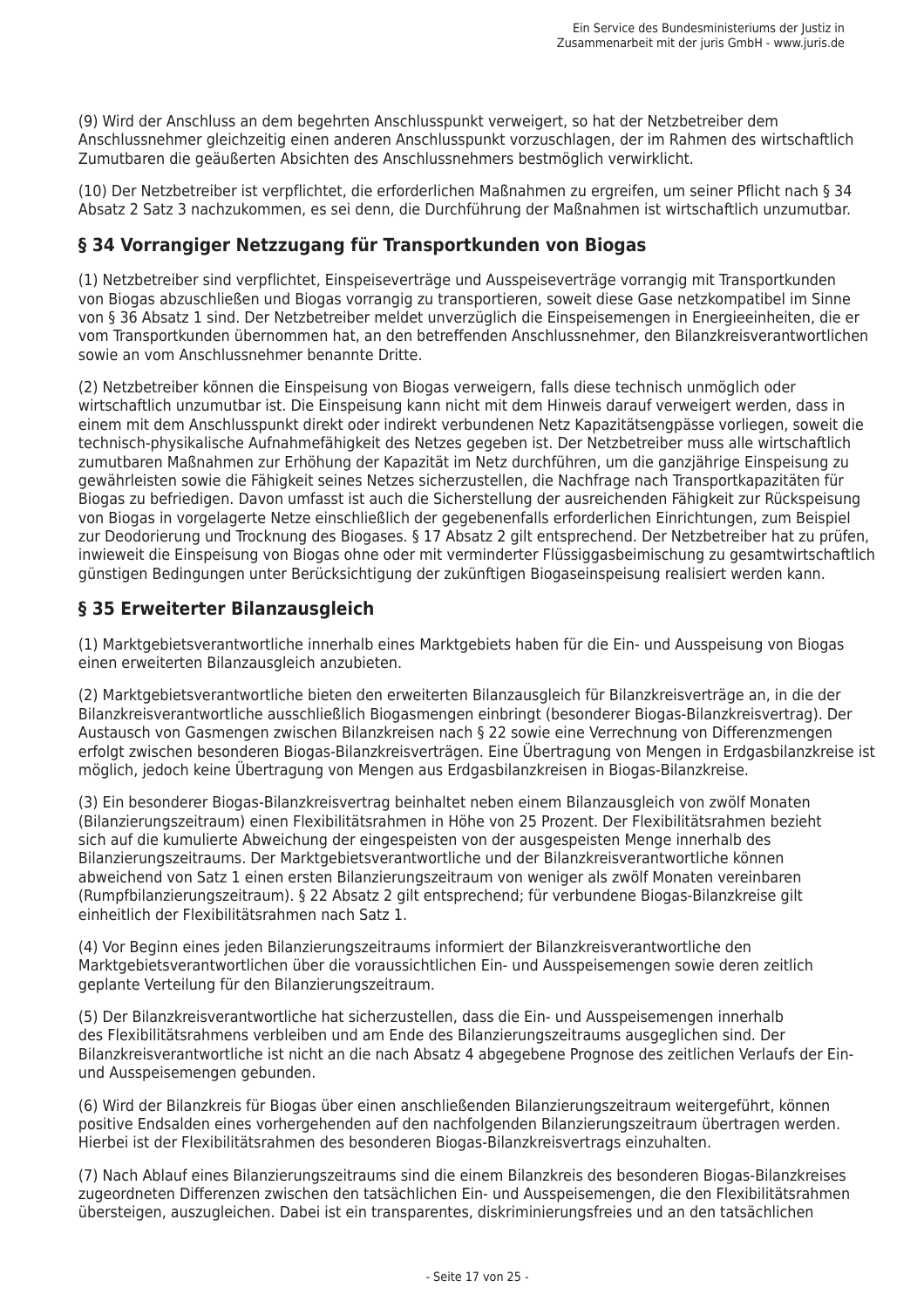effizienten Kosten für die Lieferung von Ausgleichsenergie orientiertes Verfahren anzuwenden. Es dürfen nur die Kosten anteilig in Rechnung gestellt werden, die zum Ausgleich der Differenzmengen erforderlich sind, die nach Saldierung aller bei einem Marktgebietsverantwortlichen geführten Bilanzkreise verbleiben.

(8) Bilanzkreisverantwortliche eines besonderen Biogas-Bilanzkreisvertrags zahlen an den Marktgebietsverantwortlichen ein Entgelt für den erweiterten Bilanzausgleich in Höhe von 0,001 Euro je Kilowattstunde für die Nutzung des tatsächlich in Anspruch genommenen Flexibilitätsrahmens. Die Höhe des pauschalierten Entgelts und die damit verbundene Anreizwirkung werden im Zuge des Monitoring nach § 37 überprüft.

(9) Die §§ 22, 23 sowie 25 finden keine Anwendung.

## § 36 Qualitätsanforderungen für Biogas

(1) Der Einspeiser von Biogas hat ausschließlich sicherzustellen, dass das Gas am Einspeisepunkt und während der Einspeisung den Voraussetzungen der Arbeitsblätter G 260 und G 262 des Deutschen Vereins des Gas-

und Wasserfachs e. V. (Stand 2007)<sup>2)</sup> entspricht. Der Einspeiser trägt hierfür die Kosten. Der Einspeiser muss gegenüber dem Netzbetreiber zum Zeitpunkt des Netzanschlusses durch einen geeigneten, von einer staatlich zugelassenen Stelle erstellten oder bestätigten Nachweis für die individuelle Anlage oder den Anlagentyp belegen, dass bei regelmäßigem Betrieb der Anlage bei der Aufbereitung des Biogases auf Erdgasgualität die maximalen Methanemissionen in die Atmosphäre den Wert von 0,5 Prozent bis zum 30. April 2012 nicht übersteigen. Danach darf die maximale Methanemission den Wert von 0,2 Prozent nicht übersteigen. Abweichend von den Anforderungen nach Satz 1 kann das Biogas mit einem höheren Vordruck an den Netzbetreiber übergeben werden.

(2) Abweichend von Absatz 1 trägt der Netzbetreiber die angemessenen Kosten für die notwendige technische Anpassung der Anlage, die dem Einspeiser auf Grund einer Umstellung des Netzes auf eine andere Gasgualität entstehen.

(3) Der Netzbetreiber ist dafür verantwortlich, dass das Gas am Ausspeisepunkt den eichrechtlichen Vorgaben des Arbeitsblattes G 685 des Deutschen Vereins des Gas- und Wasserfachs e. V. (Stand 2007)<sup>3)</sup> entspricht. Der Netzbetreiber trägt hierfür die Kosten.

(4) Der Netzbetreiber ist für die Odorierung und die Messung der Gasbeschaffenheit verantwortlich. Der Netzbetreiber trägt hierfür die Kosten.

- $2)$ Amtlicher Hinweis: Zu beziehen bei Wirtschafts- und Verlagsgesellschaft Gas und Wasser mit beschränkter Haftung, Bonn, archivmäßig niedergelegt beim Deutschen Verein des Gas- und Wasserfachs e. V.
- $\mathcal{E}$ Amtlicher Hinweis: Zu beziehen bei Wirtschafts- und Verlagsgesellschaft Gas und Wasser mit beschränkter Haftung, Bonn, archivmäßig niedergelegt beim Deutschen Verein des Gas- und Wasserfachs e. V.

## § 37 Monitoring

Die Auswirkungen der Sonderregelungen für die Einspeisung von Biogas in das Erdgasnetz nach Teil 6 werden von der Bundesregierung geprüft. Die Bundesnetzagentur legt hierzu erstmals bis zum 31. Mai 2011 und anschließend jährlich einen Bericht vor. Darin werden das Erreichen der Ziele nach § 31, die Kostenstruktur für die Einspeisung von Biogas, die erzielbaren Erlöse, die Kostenbelastung der Netze und Speicher sowie die Notwendigkeit von Musterverträgen untersucht.

# Teil 7 Besondere Regelungen für Betreiber von Speicher-, LNG- und Produktionsanlagen sowie Gaskraftwerken

## § 38 Kapazitätsreservierung für Betreiber von Speicher-, LNG- und Produktionsanlagen sowie Gaskraftwerken

(1) Betreiber von Speicher-, LNG- und Produktionsanlagen sowie Betreiber von Gaskraftwerken, die nach Inkrafttreten dieser Verordnung an ein Fernleitungsnetz angeschlossen werden sollen oder deren Anschlusskapazität an ein Fernleitungsnetz nach einer Erweiterung vergrößert werden soll, können im Rahmen der technischen Kapazität des Netzes, an das sie angeschlossen werden sollen. Ausspeisekapazität im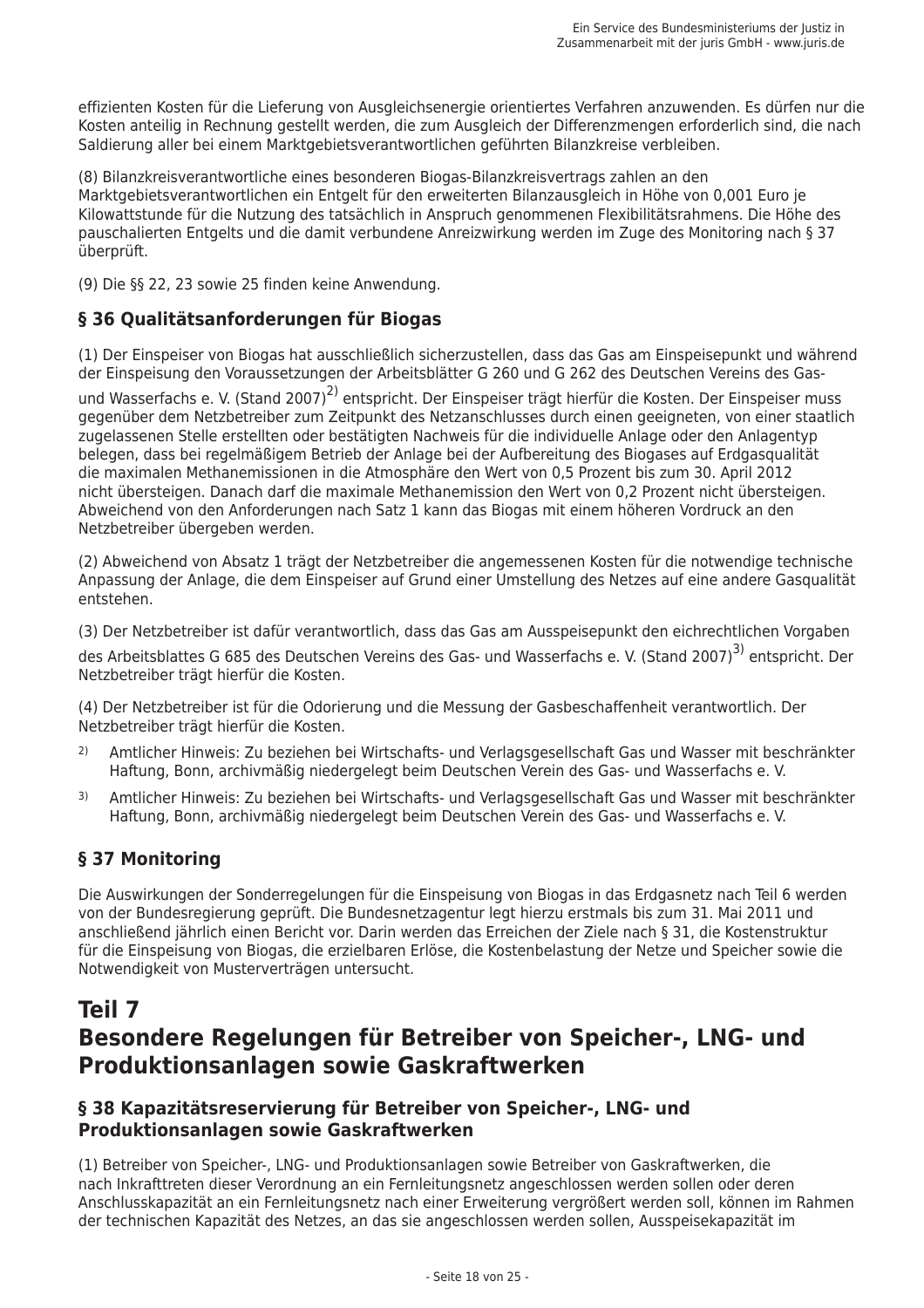Fernleitungsnetz reservieren, es sei denn, die Reservierung führt unter Berücksichtigung des bereits gebuchten Anteils der technischen Kapazität des betreffenden Fernleitungsnetzes zu einer Überschreitung der vom Fernleitungsnetzbetreiber ausgewiesenen technischen Kapazität. Satz 1 gilt entsprechend für Einspeisepunkte zur Einspeisung von Gas aus Speicher-, LNG- oder Produktionsanlagen in das betreffende Fernleitungsnetz. Reservierte Kapazität kann bereits vor dem Ende des Reservierungszeitraums nach Absatz 3 Satz 7 fest gebucht werden. Die Regelungen der §§ 33 und 34 bleiben unberührt.

(2) Für die Reservierung sind durch den Betreiber von Anlagen nach Absatz 1 folgende Voraussetzungen zu erfüllen und gegenüber dem Fernleitungsnetzbetreiber nachzuweisen:

- Kurzbeschreibung des Anlagenkonzepts, der Erweiterungsmaßnahmen,  $1.$
- $2.$ Kurzdarstellung des aktuellen Stands des Genehmigungsverfahrens sowie
- 3. Benennung des Zeitpunkts der ersten Gasabnahme.

(3) Der Fernleitungsnetzbetreiber ist verpflichtet, dem Betreiber von Anlagen im Sinne des Absatzes 1 innerhalb von zwei Wochen nach Eingang der Anfrage mitzuteilen, welche Unterlagen er für die weitere Prüfung der Anfrage benötigt und welche Kosten mit der Prüfung verbunden sind. Der Betreiber der Anlage teilt dem Fernleitungsnetzbetreiber innerhalb von zwei Wochen nach Eingang des Prüfungsergebnisses mit, ob der Fernleitungsnetzbetreiber die notwendigen Prüfungen durchführen soll. Nach Eingang der vollständigen Unterlagen beim Fernleitungsnetzbetreiber hat dieser die Anfrage des Betreibers innerhalb von zwei Monaten zu prüfen und ihm das Ergebnis der Prüfung mitzuteilen. Ergibt die Prüfung, dass eine Reservierung von Kapazität auf Grund von nicht ausreichender technischer Kapazität im Fernleitungsnetz nicht möglich ist, hat der Betreiber einer Anlage im Sinne des Absatzes 1 keinen Anspruch auf Kapazitätsreservierung für den angefragten Ein- oder Ausspeisepunkt. Ist die Reservierung im Rahmen der technischen Kapazität des Fernleitungsnetzes möglich, wird dem Betreiber der Anlage entsprechend seiner Anfrage Kapazität im Netz reserviert. Die Reservierung wird mit Zahlung der Reservierungsgebühr wirksam. Die Kapazitätsreservierung verfällt, wenn der Ausspeisepunkt nicht innerhalb von drei lahren nach Zugang der Reservierungserklärung beim Fernleitungsnetzbetreiber fest gebucht wurde.

(4) Für die Reservierung zahlt der Betreiber einer Anlage im Sinne des Absatzes 1 eine Reservierungsgebühr an den Fernleitungsnetzbetreiber. Wird die Reservierung für ein Gaskraftwerk im Sinne des Absatzes 1 vorgenommen, beträgt die Reservierungsgebühr 0,50 Euro pro Kilowattstunde pro Stunde pro Jahr. Wird die Reservierung für eine Speicher-, LNG- oder Produktionsanlage im Sinne des Absatzes 1 vorgenommen, beträgt die Reservierungsgebühr 0,40 Euro pro Kilowattstunde pro Stunde pro Jahr. Die vom Betreiber einer Anlage im Sinne des Absatzes 1 zu entrichtende Reservierungsgebühr wird auf das Entgelt angerechnet, das nach der festen Buchung der Kapazitäten an den Fernleitungsnetzbetreiber zu zahlen ist.

(5) Verfällt die Reservierungsgebühr nach Absatz 3, werden Erlöse aus den Reservierungsgebühren auf dem Regulierungskonto nach § 5 der Anreizregulierungsverordnung verbucht.

#### § 39 Kapazitätsausbauanspruch für Betreiber von Gaskraftwerken sowie Speicher-, **LNG- und Produktionsanlagen**

(1) Betreiber von Speicher-, LNG- oder Produktionsanlagen sowie Gaskraftwerken, deren Reservierungsanfrage nach § 38 wegen fehlender Kapazität im Fernleitungsnetz nicht berücksichtigt werden konnte (Anschlusswillige), haben Anspruch darauf, dass die an der Speicher-, LNG- oder Produktionsanlage oder dem Gaskraftwerk benötigte Ein- oder Ausspeisekapazität im Rahmen des Kapazitätsausbaus, dessen Erforderlichkeit sich auf Grundlage des nach § 17 Absatz 1 ermittelten Kapazitätsbedarfs ergibt, bereitgestellt wird, es sei denn, die Durchführung des erforderlichen Kapazitätsausbaus ist dem Fernleitungsnetzbetreiber wirtschaftlich nicht zumutbar. Die wirtschaftliche Zumutbarkeit eines Kapazitätsausbaus wird vermutet, wenn die an der Speicher-, LNG- oder Produktionsanlage oder dem Gaskraftwerk benötigte Ein- oder Ausspeisekapazität spätestens 18 Monate vor dem im Realisierungsfahrplan nach Absatz 2 Satz 2 vorgesehenen Zeitpunkt der Fertigstellung der neuen oder erweiterten Speicher-, LNG- oder Produktionsanlage oder des neuen oder erweiterten Gaskraftwerks verbindlich langfristig beim Fernleitungsnetzbetreiber gebucht wird.

(2) Nach Abschluss des Verfahrens nach § 17 Absatz 1 haben der Fernleitungsnetzbetreiber und der Anschlusswillige unverzüglich einen verbindlichen Realisierungsfahrplan zu erarbeiten, auf dessen Grundlage der Ausbau erfolgen soll. Dieser Realisierungsfahrplan hat auch den geplanten Zeitpunkt des Baubeginns sowie der Fertigstellung der neuen oder erweiterten Speicher-, LNG- oder Produktionsanlage oder des neuen oder erweiterten Gaskraftwerks zu enthalten. Der Fernleitungsnetzbetreiber hat Anspruch auf Anpassung des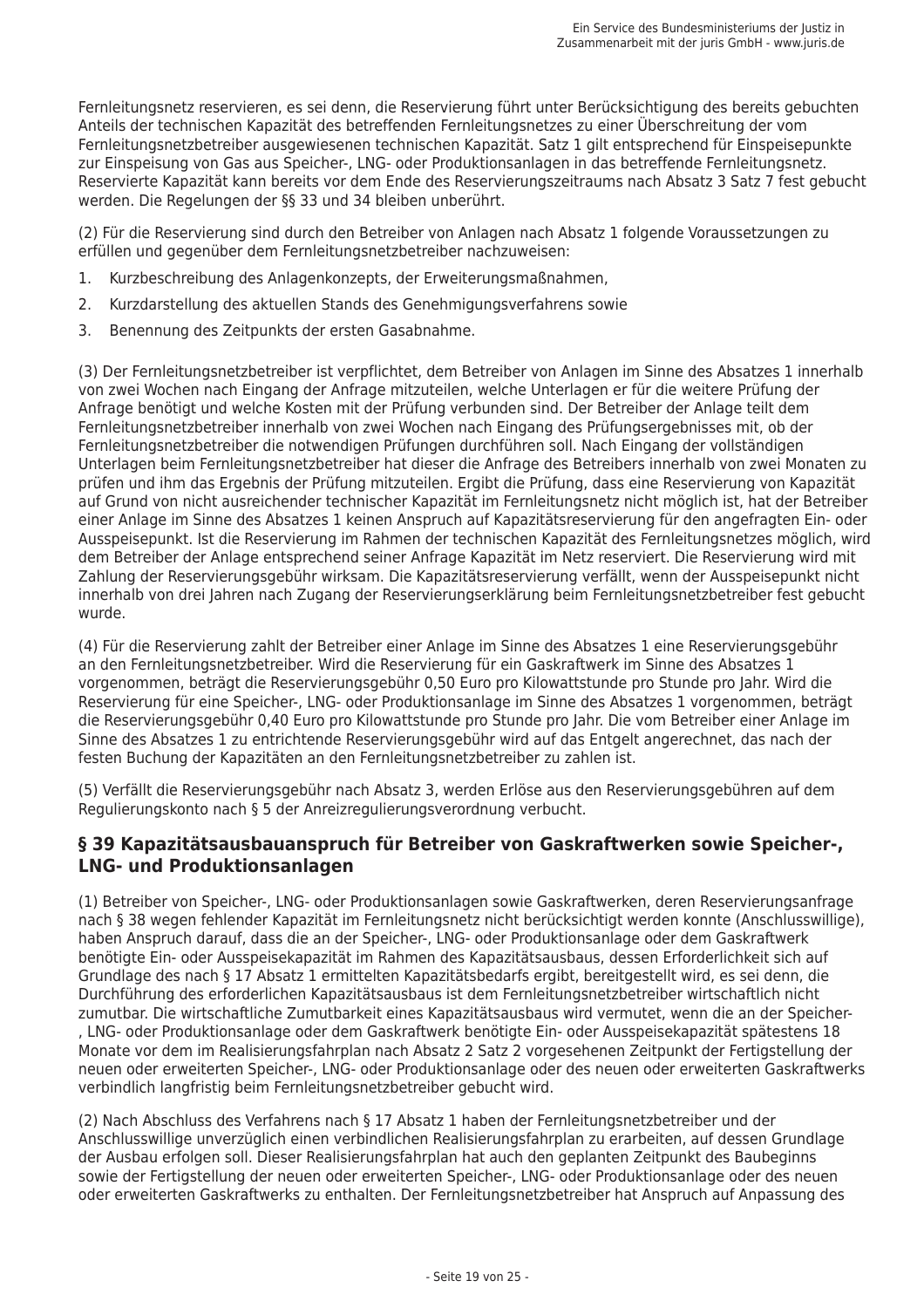Realisierungsfahrplans, sofern dies auf Grund von ihm nicht zu vertretender Umstände erforderlich ist. Satz 3 gilt für den Anschlusswilligen entsprechend.

(3) Der Anschlusswillige ist in dem Zeitraum zwischen Abschluss des Verfahrens zur Kapazitätsbedarfsermittlung nach § 17 und dem Zeitpunkt der verbindlichen langfristigen Buchung der Kapazität an der neuen oder erweiterten Speicher-, LNG- oder Produktionsanlage oder dem neuen oder erweiterten Gaskraftwerk (Planungsphase) verpflichtet, sich an den Planungskosten des Fernleitungsnetzbetreibers mit einer Planungspauschale zu beteiligen. Die Planungspauschale beträgt für neue oder erweiterte Gaskraftwerke 0.50 Euro pro Kilowattstunde pro Stunde pro Jahr und für neue oder erweiterte Speicher-, LNG- oder Produktionsanlagen 0,40 Euro pro Kilowattstunde pro Stunde pro Jahr. Die vom Anschlusswilligen gezahlte Planungspauschale ist vom Fernleitungsnetzbetreiber nach einer verbindlichen langfristigen Buchung der Kapazität mit dem Ein- oder Ausspeisentgelt, das für die Kapazität zu zahlen ist, zu verrechnen. Wird die Kapazität vom Anschlusswilligen nicht verbindlich langfristig gebucht, verfällt die vom Anschlusswilligen gezahlte Planungspauschale, es sei denn, die Kapazität, die für die Anlage benötigt worden wäre, wird verbindlich langfristig von einem Dritten benötigt. In diesem Fall ist der Fernleitungsnetzbetreiber verpflichtet, dem Anschlusswilligen die gezahlte Planungspauschale zu erstatten. Eine Reservierungsgebühr nach § 38 darf vom Fernleitungsnetzbetreiber zusätzlich zur Planungspauschale nicht verlangt werden.

# Teil 8 Veröffentlichungs- und Informationspflichten

## § 40 Veröffentlichungspflichten

(1) Netzbetreiber sind verpflichtet, auf ihren Internetseiten regelmäßig, beginnend mit dem 1. Oktober 2011. folgende aktualisierte Angaben in einem gängigen Datenformat zu veröffentlichen:

- im Fernleitungsnetz eine unter Betreibern angrenzender Netze abgestimmte einheitliche Bezeichnung für  $\mathbf{1}$ . Netzkopplungspunkte oder Ein- oder Ausspeisezonen, unter denen dort Kapazität gebucht werden kann,
- $2.$ im Fernleitungsnetz mindestens einmal jährlich Angaben über Termine von Versteigerungen nach § 13 Absatz 1 Satz 1, mindestens für die nächsten fünf Jahre im Voraus,
- im Fernleitungsnetz, zumindest für den Folgetag, die Zusatzmenge nach § 10 Absatz 1 Satz 1,  $\mathcal{F}$
- $\overline{4}$ im Fernleitungsnetz Angaben über die bei der Lastflusssimulation nach § 9 Absatz 2 verwendete Methode,
- 5. im Fernleitungsnetz mindestens einmal jährlich eine Dokumentation der nach § 9 Absatz 3 durchgeführten kapazitätserhöhenden Maßnahmen und ihrer jeweiligen Kosten,
- im Fernleitungsnetz Angaben zu den Erlösen aus der Kapazitätsvergabe nach § 13 Absatz 1 und deren 6. Verwendung nach § 13 Absatz 4.
- $7<sub>1</sub>$ im Verteilnetz die Gasbeschaffenheit bezüglich des Brennwerts "H<sub>s n</sub>" sowie am zehnten Werktag des Monats den Abrechnungsbrennwert des Vormonats an allen Ein- und Ausspeisepunkten.
- 8. im Verteilnetz Regeln für den Anschluss anderer Anlagen und Netze an das vom Netzbetreiber betriebene Netz sowie den Zugang solcher Anlagen und Netze zu dem vom Netzbetreiber betriebenen Netz,
- $Q_{\perp}$ im örtlichen Verteilnetz die zur Anwendung kommenden Standardlastprofile,
- 10. die Zuordenbarkeit jeder Entnahmestelle zu einem oder mehreren Marktgebieten,
- 11. die "Mindestanforderungen an die Allgemeinen Geschäftsbedingungen" nach § 4 sowie die Vereinbarung nach § 8 Absatz 6 sowie
- $12.$ Ansprechpartner im Unternehmen für Netzzugangsfragen.

Diese Angaben sind bei Änderungen unverzüglich anzupassen, mindestens monatlich oder, falls es die Verfügbarkeit kurzfristiger Dienstleistungen erfordert, täglich. Die Veröffentlichungspflichten der Fernleitungsnetzbetreiber nach Anhang I zur Verordnung (EG) Nr. 715/2009 bleiben unberührt. Die Veröffentlichung der Angaben nach Satz 1 hat in einem gängigen Format zu erfolgen, das eine automatisierte Auslesung der veröffentlichten Daten von der Internetseite des Fernleitungsnetzbetreibers ermöglicht. Die Angaben werden in deutscher Sprache veröffentlicht. Fernleitungsnetzbetreiber veröffentlichen sie auf ihrer Internetseite zusätzlich in englischer Sprache. Örtliche Verteilnetzbetreiber stellen darüber hinaus auf ihrer Internetseite eine Karte bereit, auf der schematisch erkennbar ist, welche Bereiche in einem Gemeindegebiet an das örtliche Gasverteilernetz angeschlossen sind.

(2) Marktgebietsverantwortliche veröffentlichen auf ihrer Internetseite: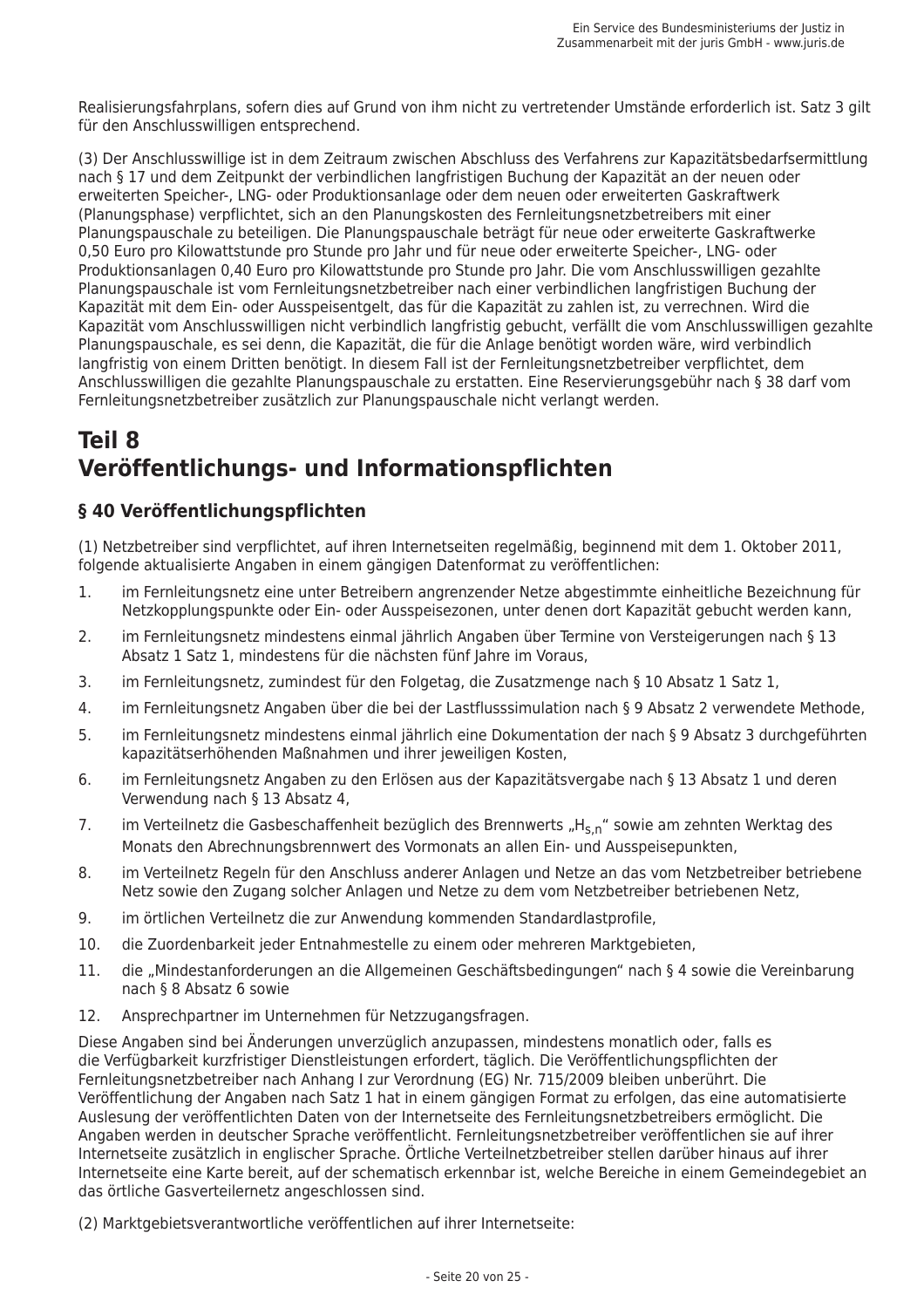- 1. die Methoden, nach denen die Ausgleichs- und Regelenergieentgelte berechnet werden:
- 2. unverzüglich nach der Bilanzierungsperiode die verwendeten Entgelte für Ausgleichsenergie sowie
- 3. jeweils am Folgetag des Einsatzes der Regelenergie und mindestens für die zwölf zurückliegenden Monate, Informationen über den Einsatz interner und externer Regelenergie. Bei externer Regelenergie haben die Marktgebietsverantwortlichen zwischen externen Flexibilitäten und externen Gasmengen zu unterscheiden. Sie haben auch anzugeben, welcher Anteil der externen Regelenergie auf Grund lokaler oder räumlich begrenzter Ungleichgewichte eingesetzt wurde.

# Teil 9 Wechsel des Gaslieferanten

## § 41 Lieferantenwechsel

(1) Die Netzbetreiber sind verpflichtet, für die Durchführung des Lieferantenwechsels bundesweit einheitliche, massengeschäftstaugliche Verfahren anzuwenden. Für den elektronischen Datenaustausch mit den Transportkunden ist ein einheitliches Datenformat zu verwenden. Die Netzbetreiber sind verpflichtet, die elektronische Übermittlung und Bearbeitung von Kundendaten in massengeschäftstauglicher Weise zu organisieren, so dass deren Übermittlung und Bearbeitung vollständig automatisiert erfolgen können. Die Verbände der Transportkunden sind an der Entwicklung der Verfahren und Formate für den Datenaustausch angemessen zu beteiligen.

(2) Der bisherige Lieferant ist verpflichtet, unverzüglich

- 1. dem Netzbetreiber die Abmeldung seines Kunden mitzuteilen;
- dem neuen Lieferanten in einem einheitlichen Format elektronisch eine Kündigungsbestätigung zu  $\mathcal{P}$ übersenden, soweit der neue Lieferant die Kündigung in Vertretung für den Kunden ausgesprochen hat.

(3) Eine Entnahmestelle ist anhand von nicht mehr als drei mitgeteilten Daten zu identifizieren. Es soll eine der folgenden Datenkombinationen mitgeteilt werden:

- 1. Zählpunkt oder Zählpunkt-Aggregation und Name oder Firma des Kunden sowie Straße, Postleitzahl und Ort der Entnahmestelle,
- Zählernummer und Name oder Firma des Kunden sowie Straße. Postleitzahl und Ort der Entnahmestelle oder  $\mathcal{P}$
- Name des bisherigen Lieferanten, Kundennummer des bisherigen Lieferanten und Name oder Firma des  $\mathcal{F}$ Kunden sowie Straße, Postleitzahl und Ort der Entnahmestelle.

Wenn der neue Lieferant keine der in Satz 2 aufgeführten Datenkombinationen vollständig dem Netzbetreiber mitteilt, darf der Netzbetreiber die Meldung nur zurückweisen, wenn die Entnahmestelle nicht eindeutig identifizierbar ist. In diesem Fall ist die Meldung für diese Entnahmestelle unwirksam. Änderungen wesentlicher Kundendaten sind wechselseitig unverzüglich mitzuteilen. § 50 Absatz 1 Nummer 15 bleibt unberührt.

(4) Betreiber von Gasversorgungsnetzen dürfen den Lieferantenwechsel nur von Bedingungen abhängig machen, die in den Absätzen 1 bis 3 genannt sind. § 50 Absatz 1 Nummer 14 bleibt unberührt.

## § 42 Rucksackprinzip

Bei einem Wechsel des Lieferanten kann der neue Lieferant vom bisherigen Lieferanten die Übertragung der für die Versorgung des Kunden erforderlichen, vom bisherigen Lieferanten gebuchten Ein- und Ausspeisekapazitäten verlangen, wenn ihm die Versorgung des Kunden entsprechend der von ihm eingegangenen Lieferverpflichtung ansonsten nicht möglich ist und er dies gegenüber dem bisherigen Lieferanten begründet. Als erforderlich gilt die vom Kunden abgenommene Höchstmenge des vorangegangenen Abnahmeiahres, soweit eine entsprechende Höchstabnahmemenge auch weiterhin zu vermuten ist.

#### § 42a Elektronischer Datenaustausch

Der Datenaustausch zur Anbahnung und Abwicklung der Netznutzung zwischen Betreibern von Gasversorgungsnetzen, Marktgebietsverantwortlichen, Messstellenbetreibern, Messdienstleistern und Netznutzern erfolgt elektronisch. Für den Datenaustausch ist das von der Bundesnetzagentur vorgegebene, bundesweit einheitliche Format zu verwenden. Die Marktbeteiligten stellen sicher, dass für den Datenaustausch einheitliche Prozesse verwendet werden, die eine größtmögliche Automatisierung ermöglichen.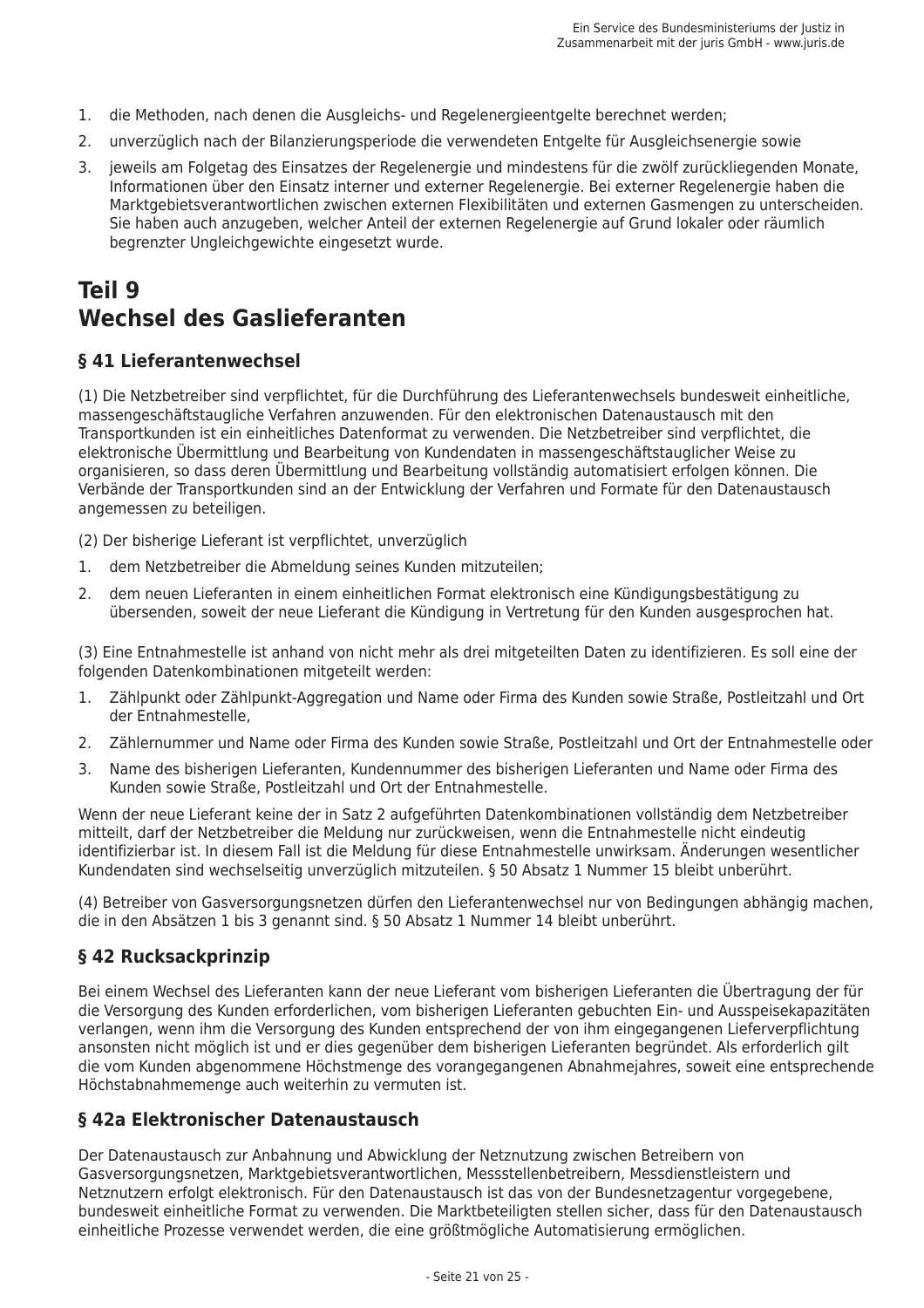# **Teil 10 Messung**

### §43 Messung

Der Messstellenbetreiber oder gegebenenfalls der Messdienstleister nimmt die Messung von Gasmengen vor. Der Netzbetreiber kann, soweit dies zur Erfüllung seiner Aufgaben zwingend erforderlich ist. Kontrollablesungen durchführen. Die Messung erfolgt nach § 11 der Messzugangsverordnung.

#### § 44 Messung des von Haushaltskunden entnommenen Gases

(1) Bei der Messung des von grundversorgten Haushaltskunden entnommenen Gases werden die Messeinrichtungen nach den Vorgaben des Grundversorgers möglichst in gleichen Zeitabständen, die zwölf Monate nicht wesentlich überschreiten dürfen, abgelesen.

(2) Im Falle eines Lieferantenwechsels nach § 41 ist für die Ermittlung des Verbrauchswerts im Zeitpunkt des Lieferantenwechsels ein einheitliches Verfahren zugrunde zu legen. Die Abrechnung kann auf Grundlage einer Messung nach § 43 oder, sofern kein Ableseergebnis vorliegt, durch Schätzung des Netzbetreibers erfolgen. Im Falle einer Schätzung ist der Verbrauch zeitanteilig zu berechnen; jahreszeitliche Verbrauchsschwankungen sind auf der Grundlage der für Haushaltskunden maßgeblichen Erfahrungswerte angemessen zu berücksichtigen.

### § 45 Messung nach Vorgabe des Transportkunden

Liegt eine Vereinbarung nach § 40 Absatz 3 Satz 2 des Energiewirtschaftsgesetzes vor, sind die hieraus folgenden Vorgaben zu den Zeitabständen der Messung zu beachten.

#### §46 Betrieb von Mess- und Steuereinrichtungen

(1) Für den Betrieb der Mess- und Steuereinrichtungen gelten § 8 Absatz 1 und § 9 Absatz 3 der Messzugangsverordnung.

(2) Der Anschlussnehmer haftet für das Abhandenkommen und die Beschädigung von Mess- und Steuereinrichtungen, soweit ihn daran ein Verschulden trifft. Er hat den Verlust, Beschädigungen und Störungen dieser Einrichtungen dem Messstellenbetreiber unverzüglich mitzuteilen.

#### § 47 Nachprüfung von Messeinrichtungen

(1) Der Transportkunde kann jederzeit die Nachprüfung der Messeinrichtungen durch eine Eichbehörde oder eine staatlich anerkannte Prüfstelle im Sinne des § 2 Absatz 4 des Eichgesetzes verlangen. Stellt der Transportkunde den Antrag auf Nachprüfung nicht bei dem Messstellenbetreiber, so hat er diesen zugleich mit der Antragstellung zu benachrichtigen.

(2) Die Kosten der Nachprüfung fallen dem Messstellenbetreiber zur Last, falls die Abweichung die eichrechtlichen Verkehrsfehlergrenzen überschreitet, sonst dem Transportkunden.

#### § 48 Vorgehen bei Messfehlern

Ergibt eine Prüfung der Messeinrichtungen eine Überschreitung der gesetzlichen Verkehrsfehlergrenzen und ist die Größe des Fehlers nicht einwandfrei festzustellen oder zeigt eine Messeinrichtung nicht an (Messfehler), so hat der Netzbetreiber die Daten für die Zeit seit der letzten fehlerfreien Ablesung aus dem Durchschnittsverbrauch des ihr vorhergehenden und des der Beseitigung des Fehlers nachfolgenden Ablesezeitraums oder auf Grund des Vorjahreswertes durch Schätzung zu ermitteln.

# **Teil 11** Verweigerung des Netzzugangs nach § 25 des **Energiewirtschaftsgesetzes**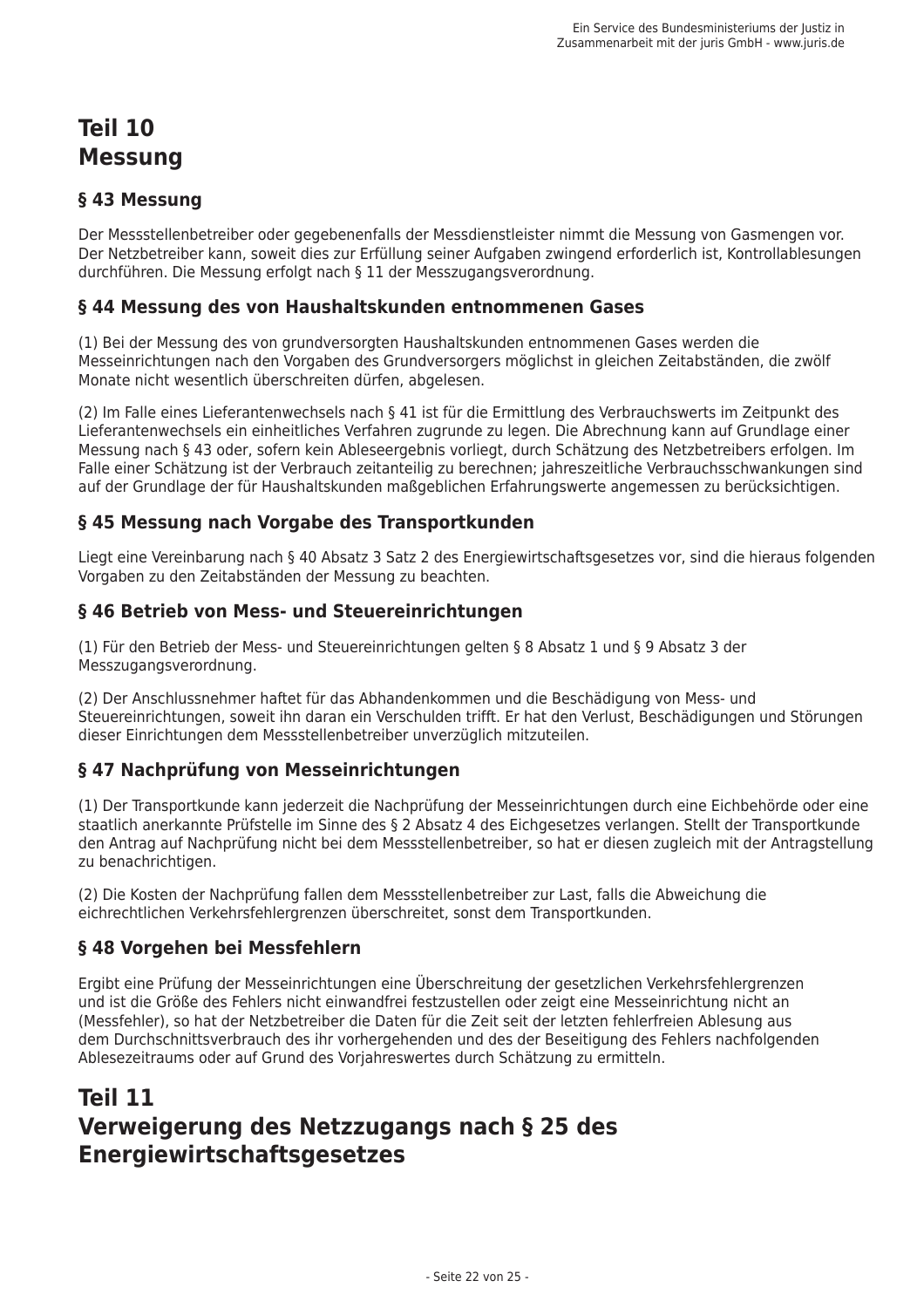### § 49 Verfahren zur Verweigerung des Netzzugangs nach § 25 des **Energiewirtschaftsgesetzes**

(1) Gasversorgungsunternehmen haben den Antrag nach § 25 Satz 2 des Energiewirtschaftsgesetzes bei der Regulierungsbehörde spätestens bis zum Juni eines Jahres zu stellen. Eine spätere Antragstellung ist nur zulässig, wenn der Netzzugangsverweigerungsgrund nach dem in Satz 1 genannten Zeitpunkt entstanden ist. Dem Antrag sind alle für die Prüfung erforderlichen Angaben über die Art und den Umfang der Unzumutbarkeit und die von dem Gasversorgungsunternehmen zu deren Abwendung unternommenen Anstrengungen beizufügen.

(2) Soweit nach Artikel 27 Absatz 2 der Richtlinie 2003/55/EG des Europäischen Parlaments und des Rates vom 26. Juni 2003 über gemeinsame Vorschriften für den Erdgasbinnenmarkt und zur Aufhebung der Richtlinie 98/30/EG (ABI. L 176 vom 15.7.2003, S. 57) die Beteiligung der Kommission der Europäischen Gemeinschaften (EG-Beteiligungsverfahren) vorgesehen ist, leitet die Regulierungsbehörde dieses Verfahren ein. Die Regulierungsbehörde hat eine Entscheidung über einen Antrag nach Absatz 1 Satz 1 nach Maßgabe einer endgültigen Entscheidung der Kommission nach Artikel 27 Absatz 2 in Verbindung mit Artikel 30 Absatz 2 der Richtlinie 2003/55/EG zu ändern oder aufzuheben; die §§ 48 und 49 des Verwaltungsverfahrensgesetzes bleiben unberührt.

# **Teil 12** Befugnisse der Regulierungsbehörde

## § 50 Festlegungen

(1) Zur Verwirklichung eines effizienten Netzzugangs und der in § 1 Absatz 1 des Energiewirtschaftsgesetzes genannten Zwecke kann die Regulierungsbehörde unter Beachtung der Anforderungen eines sicheren Netzbetriebs Entscheidungen durch Festlegungen nach § 29 Absatz 1 des Energiewirtschaftsgesetzes treffen:

- zu den Verträgen nach den §§ 3. 7 und 33 sowie den Geschäftsbedingungen nach § 3 Absatz 6. den §§ 4  $\mathbf{1}$ . und 33 Absatz 3 Nummer 2, sofern nicht ein Standardangebot angewendet wird;
- $2.$ zu den Voraussetzungen und Grenzen für technische Ausspeisemeldungen nach § 8 Absatz 5;
- $\overline{3}$ . zu Verfahren und Anforderungen an eine Registrierung des Transportkunden beim Netzbetreiber oder des Bilanzkreisverantwortlichen beim Marktgebietsverantwortlichen nach § 6, insbesondere zu Fristen, die bei der Registrierung einzuhalten sind, soweit dies erforderlich ist, um die Diskriminierungsfreiheit der Registrierung zu gewährleisten;
- zu Ermittlung und Angebot von Kapazitäten nach § 9. insbesondere zum Verfahren zur Beschaffung von  $\overline{4}$ Maßnahmen nach § 9 Absatz 3 Satz 2 Nummer 1 bis 3. sowie zu Kapazitätsprodukten nach § 11:
- $5<sub>1</sub>$ zum prozentualen Anteil, zu dem Kosten und Erlöse beim Fernleitungsnetzbetreiber verbleiben, in Abweichung zu § 10 Absatz 2 Satz 1 und 2. soweit dies erforderlich ist, um eine nachfragegerechte Maximierung des Kapazitätsangebots im Sinne des § 9 durch die Fernleitungsnetzbetreiber zu gewährleisten; um eine nachfragegerechte Maximierung des Kapazitätsangebots im Sinne des § 9 durch die Fernleitungsnetzbetreiber zu gewährleisten, kann die Regulierungsbehörde auch einen Höchstbetrag festlegen, zu dem Erlöse und Kosten aus Verfahren nach § 10 beim Fernleitungsnetzbetreiber verbleiben;
- zu den Kapazitätsplattformen nach § 12; sie kann insbesondere festlegen, dass ein Anteil kurzfristiger 6. Kapazitäten in anderer Weise, insbesondere durch implizite Auktionen, zugewiesen werden kann, wenn dies erforderlich ist, um insbesondere durch eine Kopplung der Märkte die Liquidität des Gasmarkts zu erhöhen:
- $\overline{7}$ . zum Verfahren für die Beschaffung, den Einsatz und die Abrechnung von Regelenergie nach Teil 5 Abschnitt 2 dieser Verordnung, insbesondere zu den Mindestangebotsgrößen, Ausschreibungszeiträumen, und den einheitlichen Bedingungen, die Anbieter von Regelenergie erfüllen müssen:
- zum System und der Beschaffenheit des Netzanschlusses von Anlagen zur Aufbereitung von Biogas an das 8. Gasversorgungsnetz, der Einspeisung von Biogas in das Erdgasnetz, zur Vereinheitlichung von technischen Anforderungen für Anlagen und Netzanschluss, einschließlich Abweichungen von den Vorgaben in § 36 Absatz 1, der Arbeitsblätter G 260, G 262 und G 685 des Deutschen Vereins des Gas- und Wasserfachs e. V.

(Stand 2007)<sup>4)</sup> sowie des Netzzugangs und der Bilanzierung von Transportkunden von Biogas;

9. zum Bilanzierungssystem nach Teil 5 Abschnitt 1 dieser Verordnung, um berechtigte Bedürfnisse des Marktes angemessen zu berücksichtigen, sowie insbesondere zu einer von § 23 Absatz 1 Satz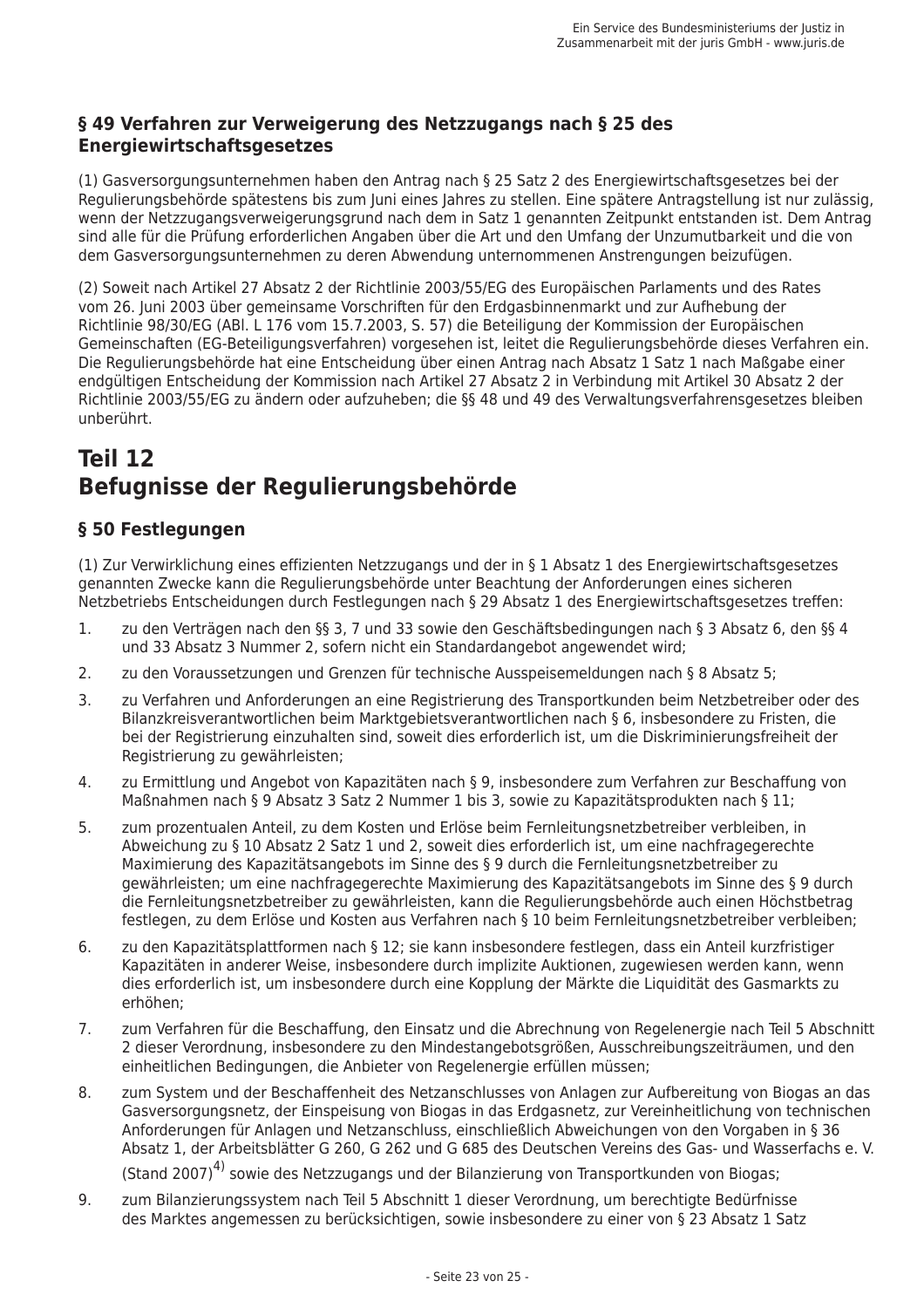1 abweichenden Länge der Bilanzierungsperiode, zu einer von § 23 Absatz 2 Satz 2 abweichenden Bemessung der Toleranzmenge, zu den Anforderungen an und den zu verwendenden Datenformaten für den Informationsaustausch im Rahmen der Bilanzierung, zu Inhalten sowie den Fristen im Zusammenhang mit der Datenübermittlung und zu den Methoden, nach denen die Entgelte nach § 23 Absatz 2 Satz 3 gebildet werden; sie hat dabei zu beachten, dass ein Bilanzausgleichssystem einen effizienten Netzzugang ermöglicht und, soweit erforderlich, auch Anreize gegen eine missbräuchliche Nutzung der Bilanzausgleichsdienstleistungen enthalten soll;

- $10.$ zu Entgelten und Gebühren für die Nutzung des Virtuellen Handelspunkts in Abweichung von § 22 Absatz 1 Satz 6:
- zu Anreizen und Pönalen für die Transportkunden, soweit dies zur Durchsetzung der Verpflichtung der  $11.$ Transportkunden zum Angebot von Kapazitäten auf dem Sekundärmarkt oder zum Zurverfügungstellen von Kapazitäten an den Fernleitungsnetzbetreiber nach § 16 Absatz 1 erforderlich ist;
- zur Vereinheitlichung des Nominierungsverfahrens nach § 15; insbesondere kann sie Festlegungen treffen  $12<sub>1</sub>$ zum Zeitpunkt, bis zu dem eine Nominierung erfolgen muss, und zum Umfang der Möglichkeiten für nachträgliche Änderungen der Nominierung;
- zu Beginn und Ende des Gastags in Abweichung von § 23 Absatz 1 Satz 2. wenn dies der Erreichung der 13. Ziele des § 1 des Energiewirtschaftsgesetzes dient:
- 14. zur Abwicklung des Lieferantenwechsels nach § 41, insbesondere zu den Anforderungen und dem Format des elektronischen Datenaustauschs;
- $15.$ zu den Kriterien für die Identifizierung von Entnahmestellen; hierbei kann sie von § 41 Absatz 3 abweichen;
- 16. zur Verwaltung und Übermittlung der Stammdaten, die für den massengeschäftstauglichen Netzzugang relevant sind:
- 17. zur Abwicklung der Netznutzung bei Lieferbeginn und Lieferende;
- 18. zu bundeseinheitlichen Regelungen zum Datenaustausch zwischen den betroffenen Marktbeteiligten. insbesondere zu Fristen und Formaten sowie zu Prozessen, die eine größtmögliche Automatisierung ermöglichen.

(2) Die Regulierungsbehörde kann die Ausgestaltung der Versteigerungsverfahren nach § 13 für Kapazitätsrechte festlegen: diese muss diskriminierungsfrei sein. Die Regulierungsbehörde kann insbesondere die Art und Weise der Bekanntmachung sowie die Zeitpunkte der Versteigerungstermine durch die Fernleitungsnetzbetreiber festlegen; dies umfasst auch die zeitliche Reihenfolge, in der langfristige und kurzfristige Kapazitätsrechte vergeben werden.

(3) Die Regulierungsbehörde kann von Amts wegen Festlegungen treffen, mit denen die prozentuale Aufteilung der technischen lahreskapazität auf unterschiedliche Kapazitätsprodukte abweichend von § 14 festgelegt wird, soweit dies zur Erreichung der Ziele des § 1 des Energiewirtschaftsgesetzes erforderlich ist. Sie hat auf Antrag eines Gasversorgungsunternehmens eine abweichende prozentuale Aufteilung der technischen Jahreskapazität eines Ein- oder Ausspeisepunkts oder einer Ein- oder Ausspeisezone festzulegen, soweit das Gasversorgungsunternehmen nachweist, dass dies zur Erfüllung von Mindestabnahmeverpflichtungen aus Lieferverträgen erforderlich ist, die am 1. Oktober 2009 bestanden. Der im Rahmen langfristiger Kapazitätsverträge zu vergebende Anteil der technischen Jahreskapazität eines Ein- oder Ausspeisepunkts oder einer Ein- oder Ausspeisezone darf jedoch 65 Prozent der technischen Jahreskapazität eines Ein- oder Ausspeisepunkts oder einer Ein- oder Ausspeisezone nicht unterschreiten. Bei einer Festlegung von Amts wegen hat die Regulierungsbehörde zuvor die Verbände der Netzbetreiber und die Verbände der Transportkunden anzuhören.

(4) Die Regulierungsbehörde kann zu Standardlastprofilen nach § 24 und deren Anwendung nach Anhörung der Verbände der Netzbetreiber und der Verbände der Transportkunden Festlegungen treffen, insbesondere zur Behandlung der Messeinrichtungen im Sinne des § 21b Absatz 3a und 3b des Energiewirtschaftsgesetzes oder vergleichbaren Messeinrichtungen und zur Behandlung der ausgelesenen Messwerte im Rahmen des Netzzugangs sowie zur Erarbeitung von Lastprofilen für bestimmte Verbrauchergruppen. Sie kann für die Erarbeitung von Lastprofilen für bestimmte Verbrauchergruppen terminliche Vorgaben machen. Dabei sind die Erfahrungen der Marktteilnehmer angemessen zu berücksichtigen.

(5) Festlegungen können die Netzbetreiber auch verpflichten, über die Angaben in § 40 hinaus weitere Informationen zu veröffentlichen, die für den Wettbewerb im Gashandel oder bei der Belieferung von Kunden erforderlich sind. Festlegungen können die Netzbetreiber und Transportkunden verpflichten, bei der Erfüllung von